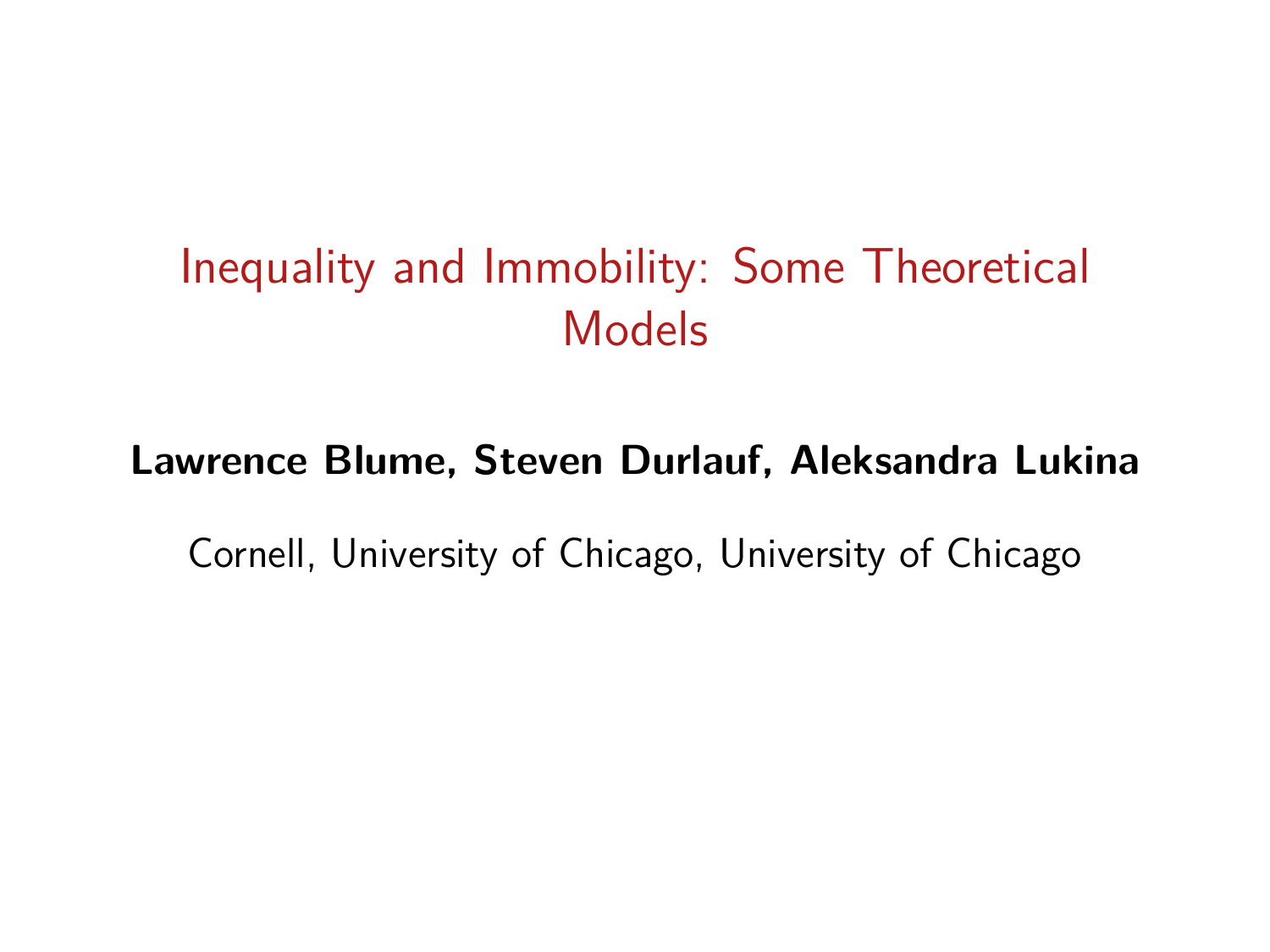#### The Great Gatsby Curve

$$
\ln Y_i^{\text{child}} = \alpha + \beta \ln Y_i^{\text{parent}} + \epsilon_i
$$





· Peru

· Argentina

50

Brazil

60

· Chile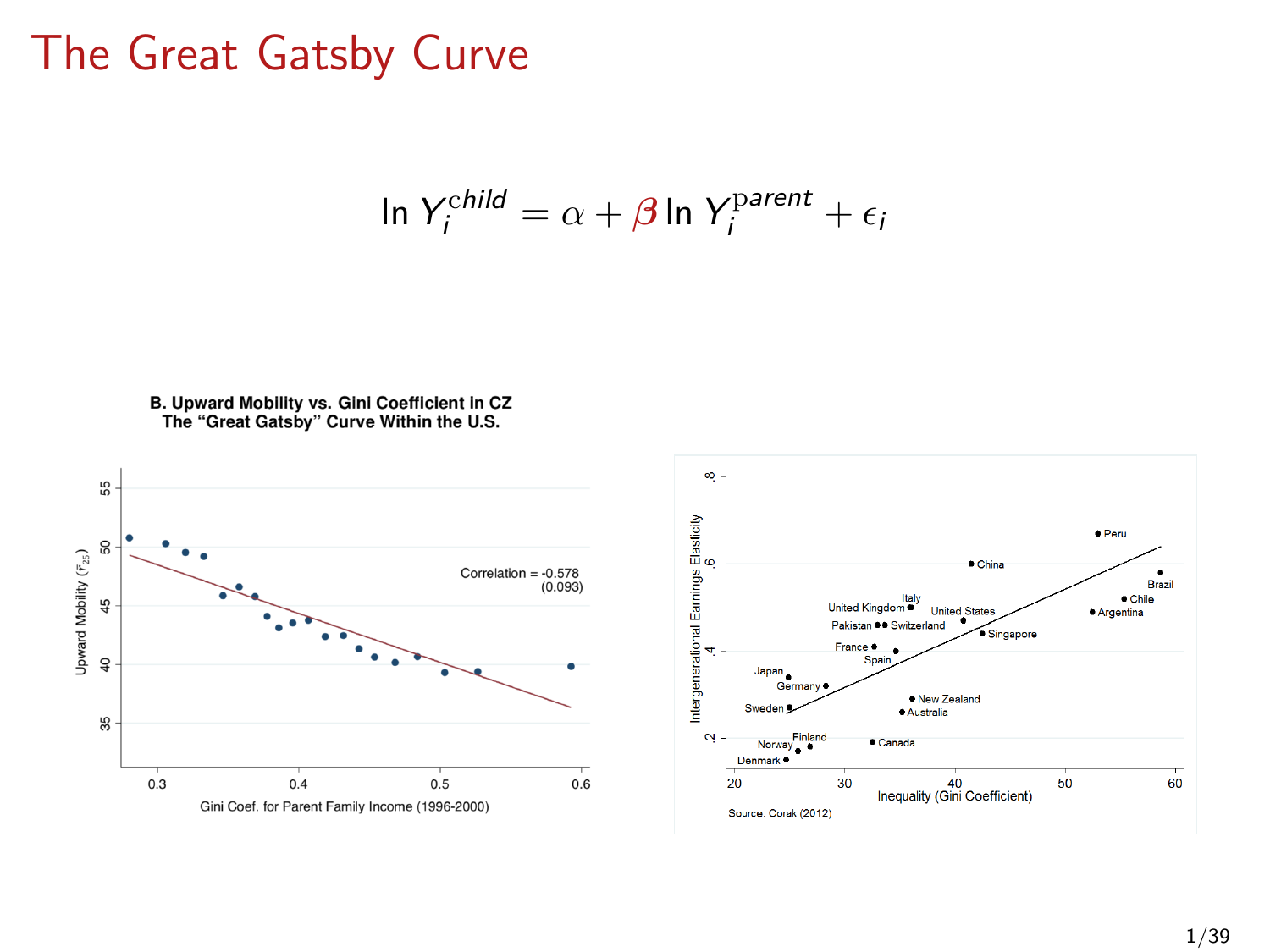# Modeling Strategies

#### Becker-Tomes

Positive intergenerational correlations in socioeconomic status can arise from the greater ability of richer parents to invest in their children's human capital, from genetic or cultural inheritance, or from all of the above.

 $\blacktriangleright$  Loury

Persistence of inequality is modeled as a consequence of credit constraints that limit the human capital investment opportunities of poor families.

#### ▶ Our Paper

Microfoundations of Becker-Tomes models Becker Tomes dynamics — a critique of "poverty traps". A microeconomic foundation for the Great Gatsby idea alternative observational strategies.

A "social competition" model of inequality.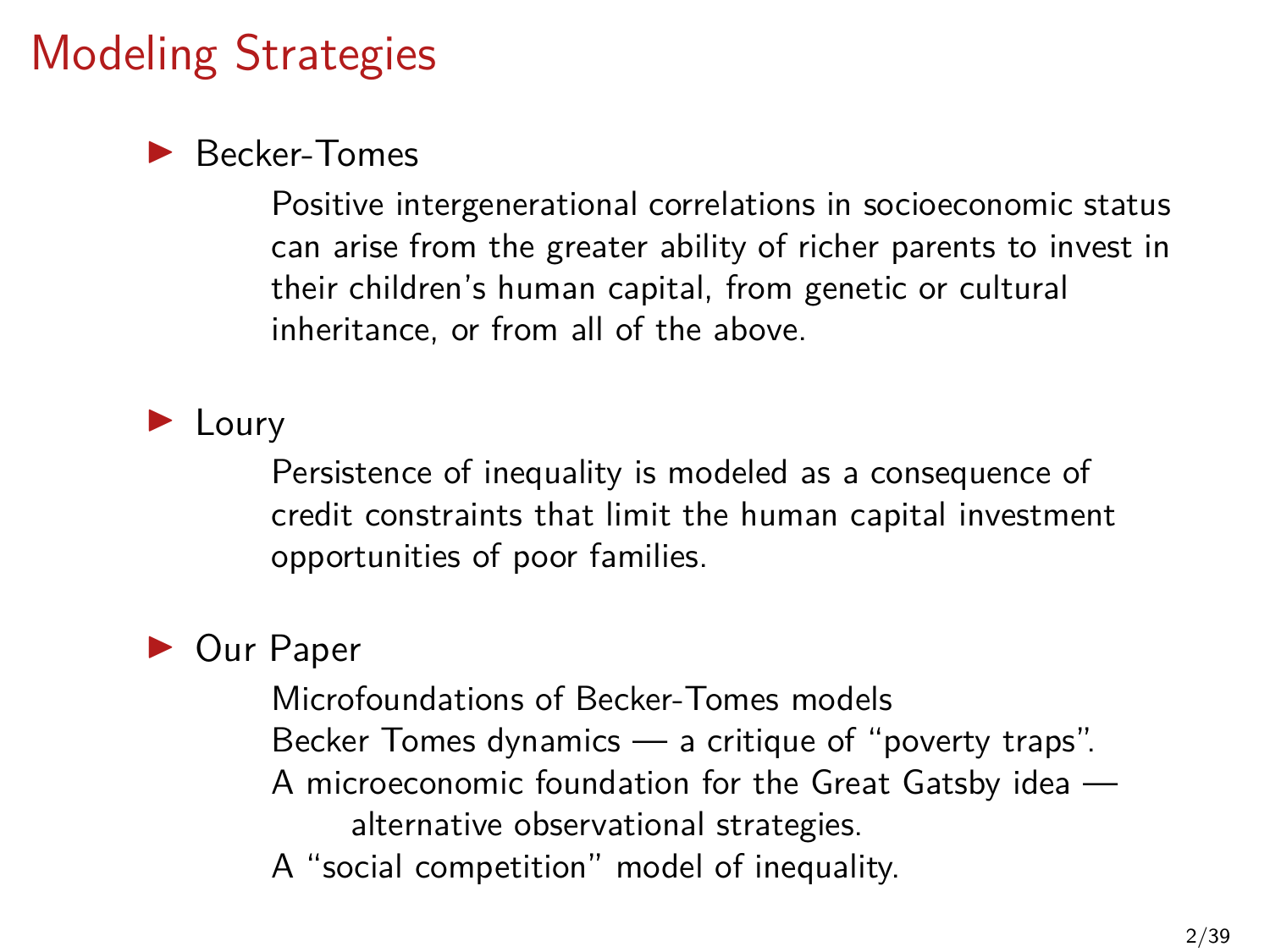# The evolution of wealth



generation  $t$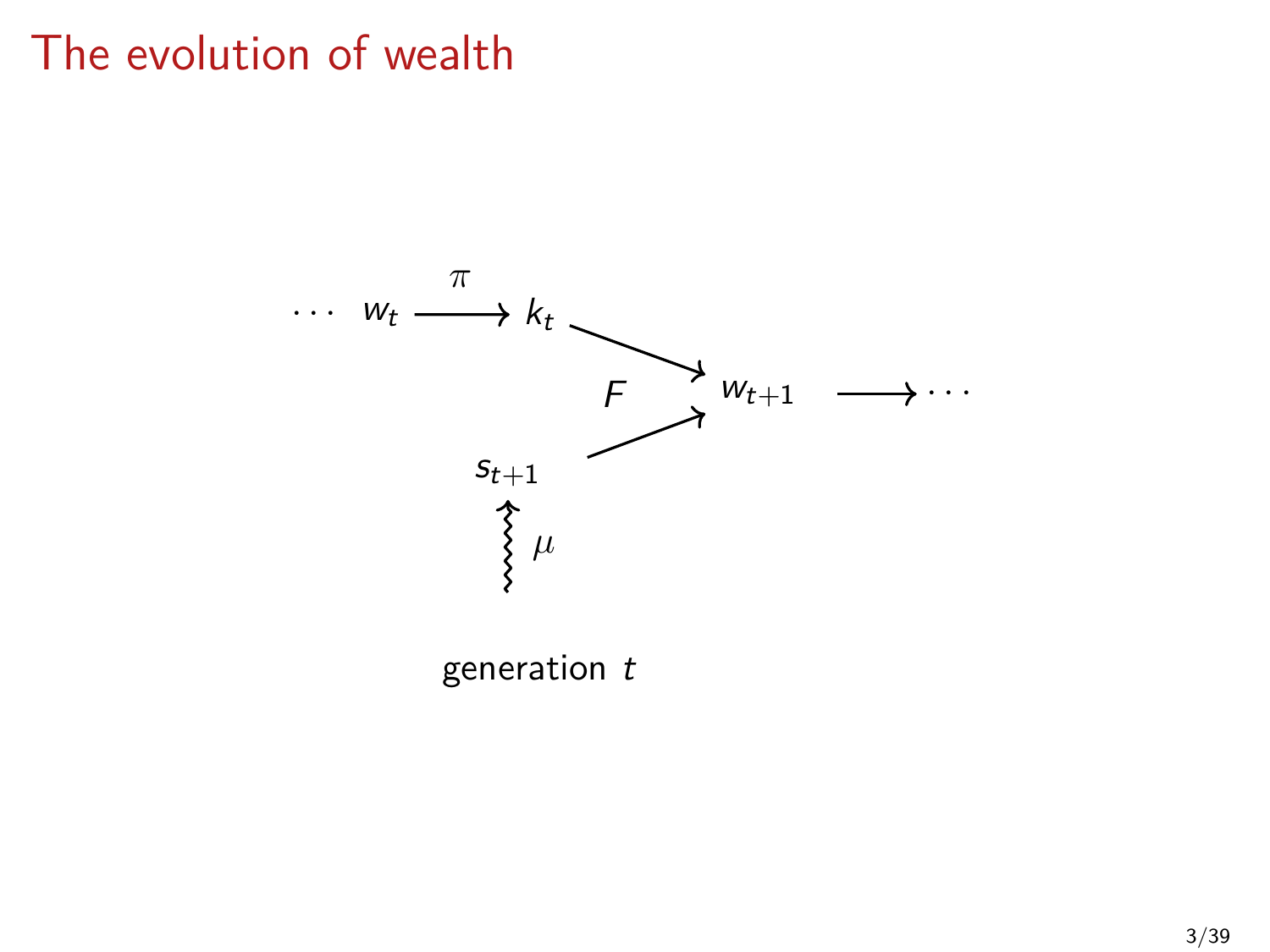## The family optimization problem

Each family gets utility from their own consumption and their children's wealth. It has payoff function  $\mathit{U}(c_t, w(t+1))$  and beliefs  $\mu$  about  $s_{t+1}$ . Each family solves an optimization problem. The objective function is

$$
V(c_t, k_t) \equiv E_\mu \left\{ U(c_t, F(k_t, s_{t+1})) \right\}.
$$

The optimal policy is the correspondence  $\pi : \mathbf{R}_+ \implies \mathbf{R}_+$  given by

$$
\pi(w_t) = \{k_t : \text{there is a } c_t \geq 0 \text{ s.t.}
$$
  
\n
$$
(c_t, k_t) \in \text{argmax}_{c_t, k_t} V(c_t, k_t)
$$
  
\n
$$
\text{s.t.} \quad c_t + C(k_t) \leq w(t)
$$
  
\n
$$
c_t, k_t \geq 0.\}
$$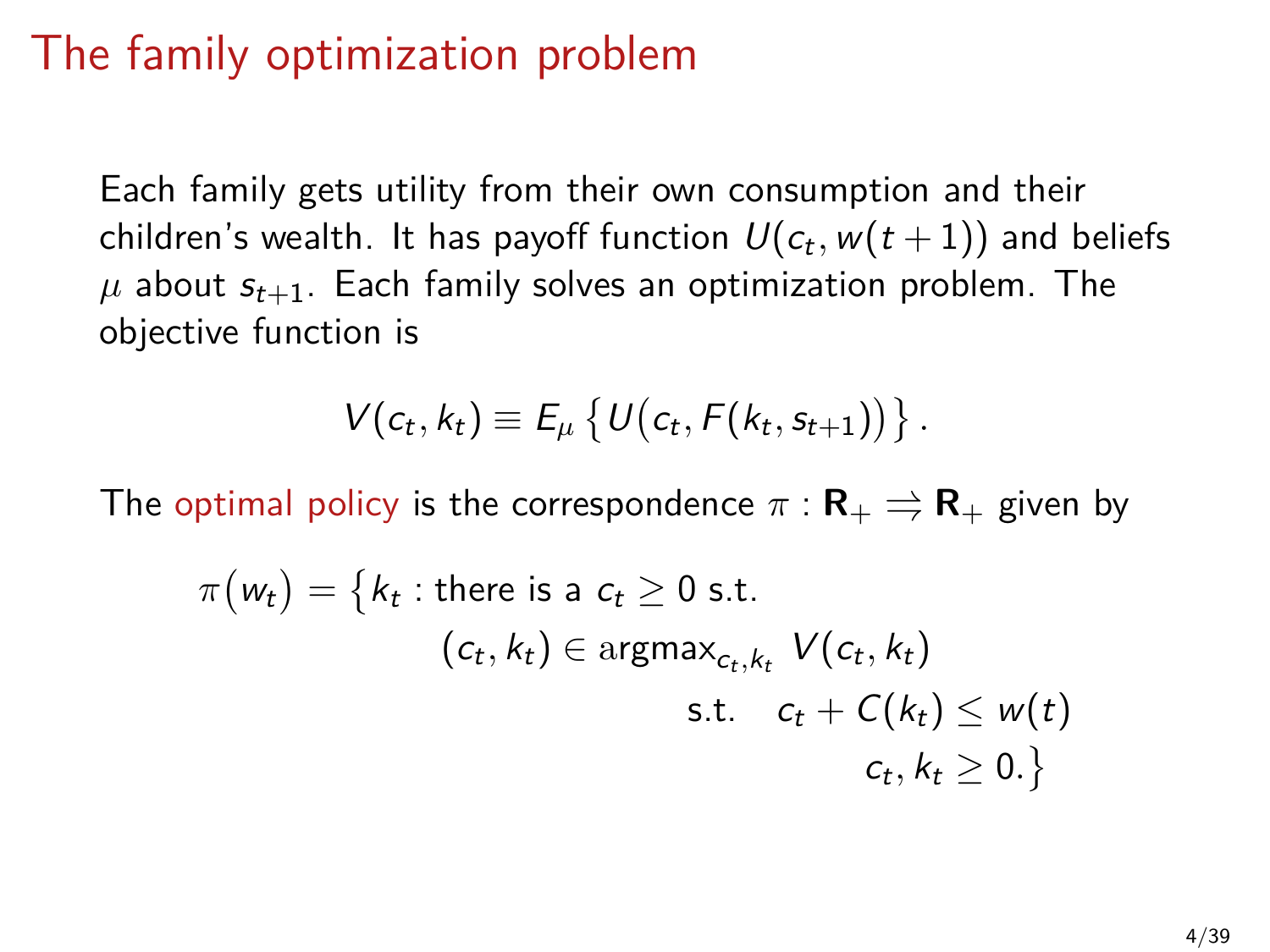#### **Transitions**

 $\triangleright$  Neoclassical F: concave in k and  $F(0) = 0$ .

Stepping-stone: Investment levels  $k^0 = 0, k^1, \ldots, k^M$ , and

$$
F(k,s)=\tilde{w}^m(s) \text{ if } k^m\leq k
$$

- Becker-Tomes:  $F(k, s) = s + (1 + r)k$ .
- In Lumpy neoclassical: neoclassical  $F_1, \ldots, F_J$  given, for each j there is a  $k_i$  s.t.  $F_i(k, s) > F_{i-1}(k, s)$  for  $k > k_i$  and all s.

$$
F(k, s) = \max_j F_j(k, s).
$$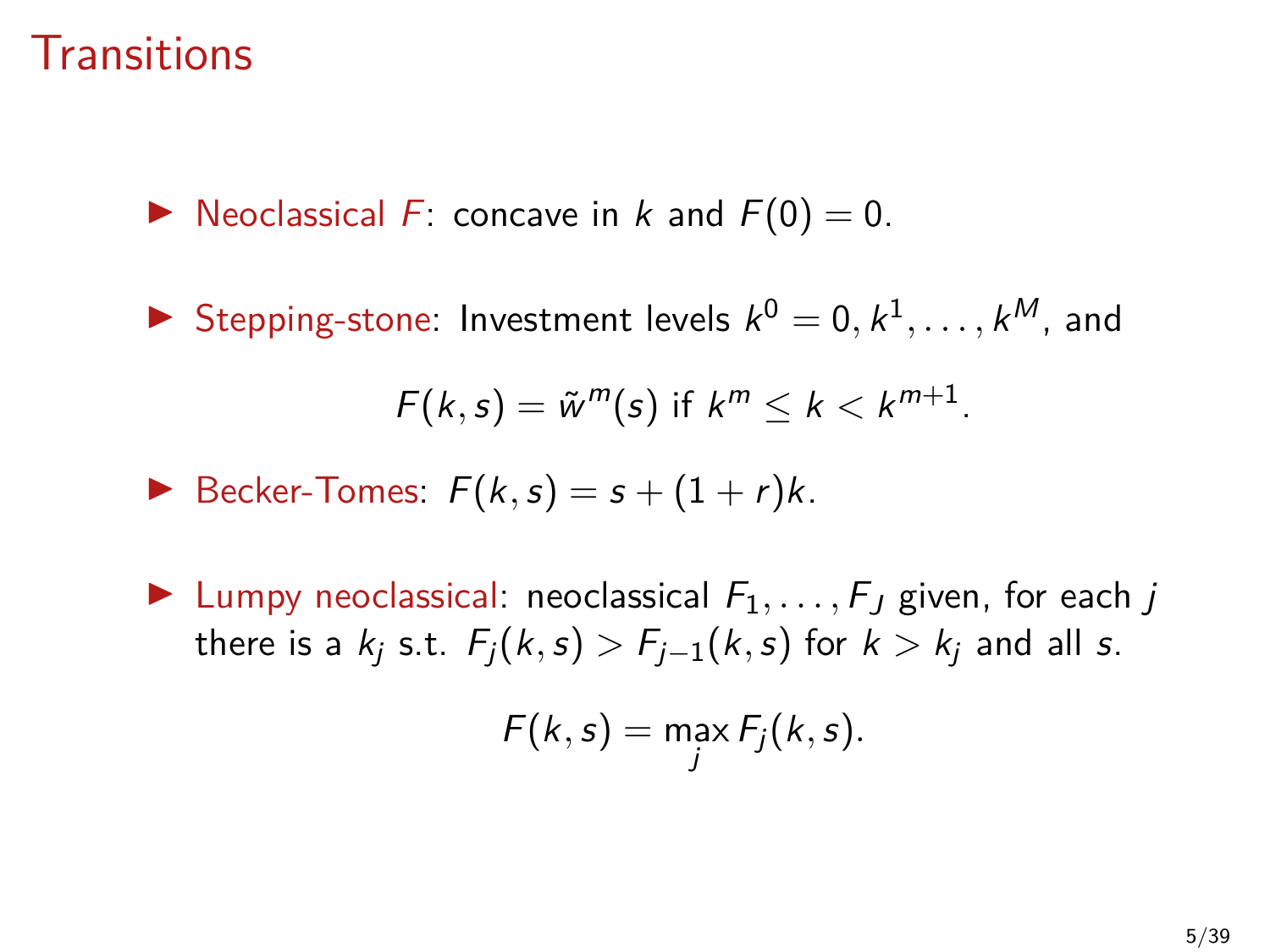#### **Assumptions**

A.1. Utility  $U(c, w)$  is continuous and strictly increasing in consumption  $c$  and child's wealth  $w$ .

A.2. Utility is concave.

A.3.  $U(c,F(k,s))$  is Lebesgue integrable for all  $c,k\geq 0.$ 

A.4.  $F(k, s)$  is non-negative, non-decreasing and continuous in k; and increasing in s.

- A.5.  $C(k)$  is continuous and strictly increasing.
- A.6. Utility is supermodular ( $U_{cw} \geq 0$  if it is differentiable).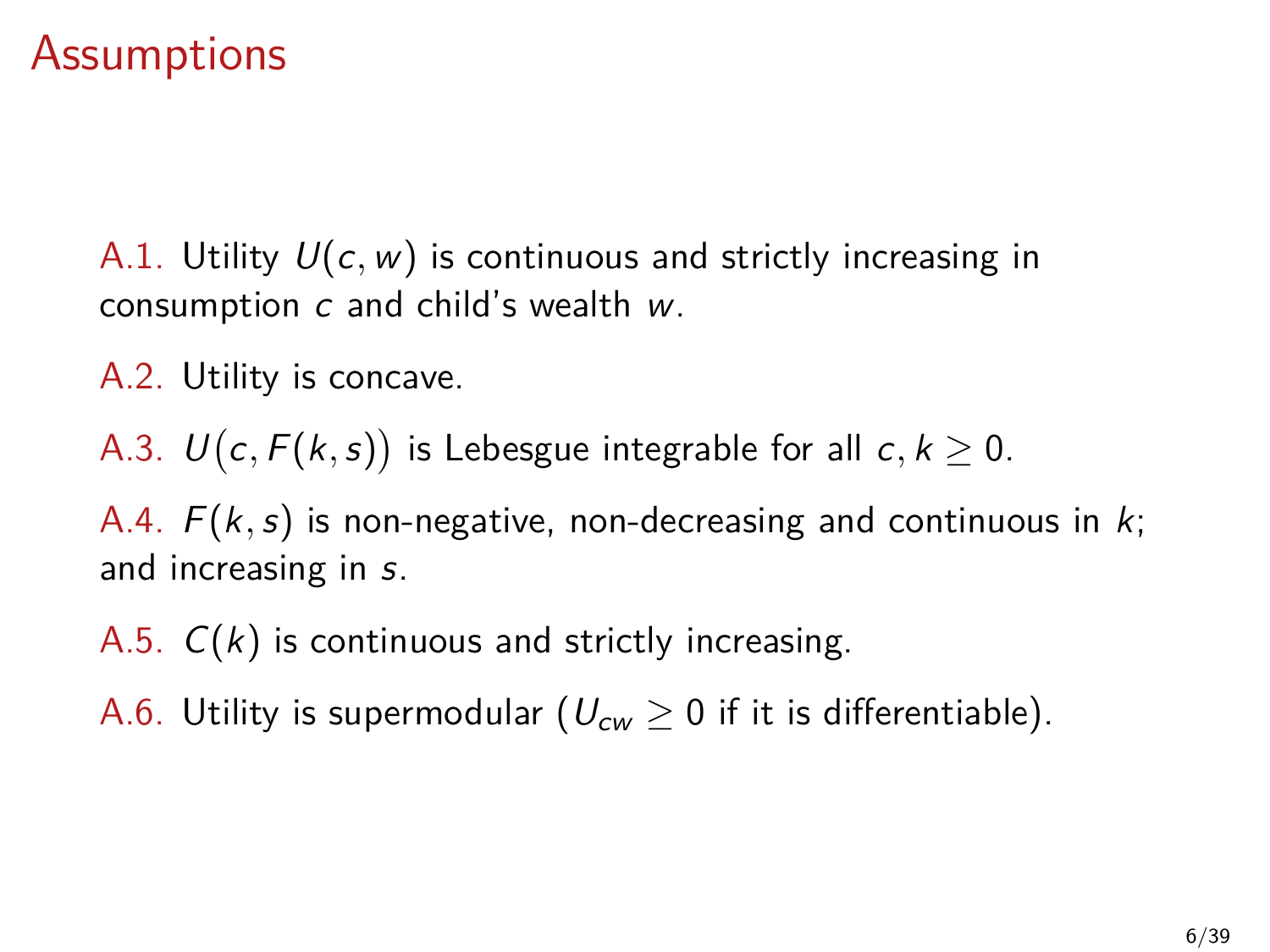Theorem 1. Assume A.1, A.3–A.5. For all  $w \ge 0$ ,  $\pi(w) \ne \emptyset$  and for any selection  $k(w)$  from  $\pi,~V(w,k(w))$  is upper semicontinuous.

[Theorem 2.](#page-39-0) Assume A.1–6.  $\pi$  is increasing: If  $w' > w''$ , if k' is optimal for  $w'$  and  $k''$  is optimal for  $w'',$  then  $k' \geq k''.$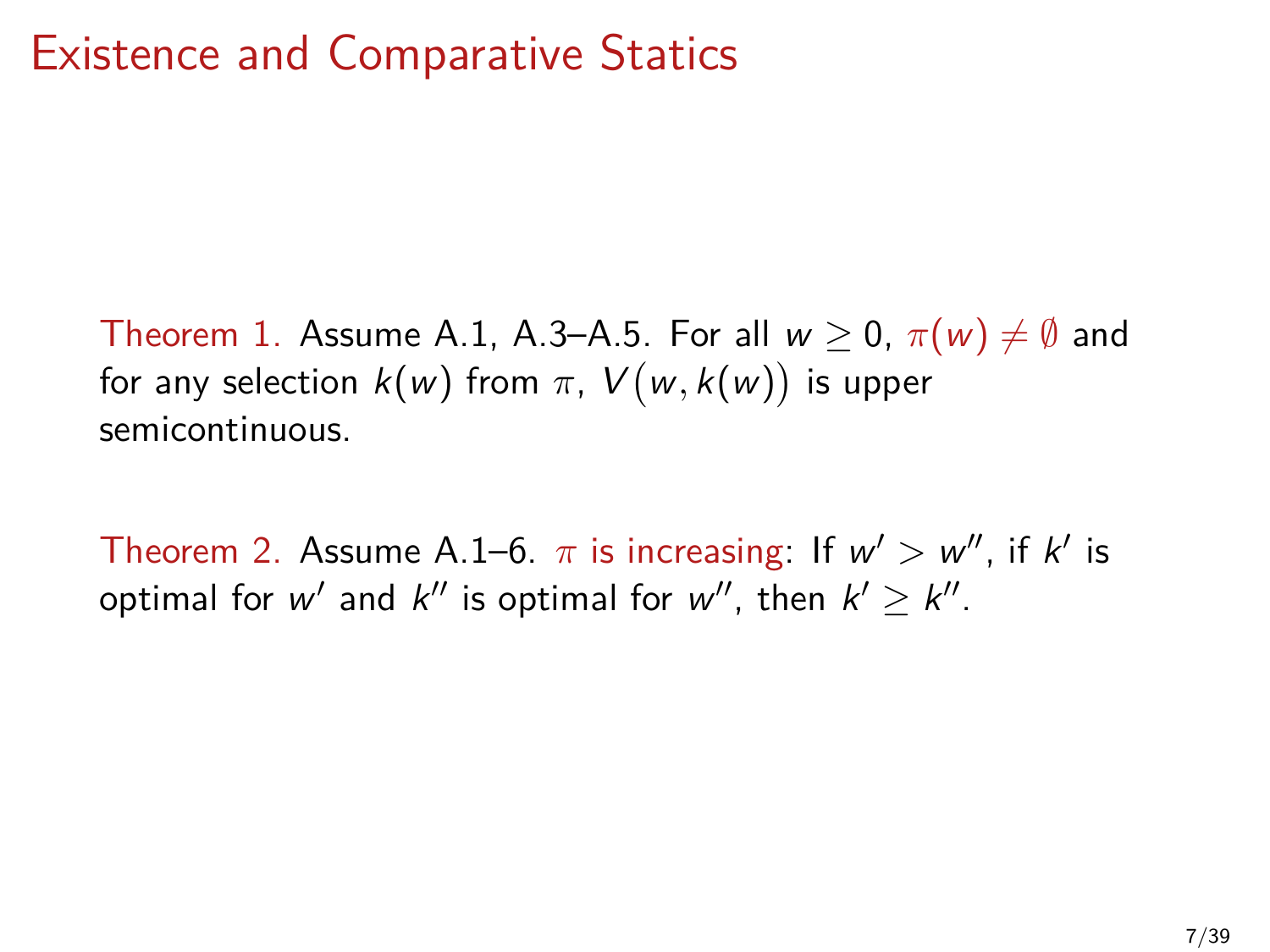#### A Family of Markov Chains

A family of probability measures  $\mu^\epsilon$  with densities

$$
\phi^{\epsilon}(s) = Z(\epsilon) \exp \frac{-h(s)}{\epsilon}
$$

h has a min at 0 and is  $C^2$  outside of 0. e.g. Normal distributions.

 $\mathcal{W} = [0, w^*].$  F pushes wealth draws outside the interval to the nearest boundary.

$$
P^{\epsilon}(w, A) = \mu^{\epsilon}(F(\pi^{\epsilon}(w), s) \in A).
$$

For  $A = [0, w']$  and  $\epsilon > 0$ ,

$$
P^{\epsilon}(w, A) = \begin{cases} \int_{-\infty}^{w'-G(\pi^{\epsilon}(w))} \phi^{\epsilon}(s) ds & \text{if } w' < w^*, \\ 1 & \text{if } w' = w^*. \end{cases}
$$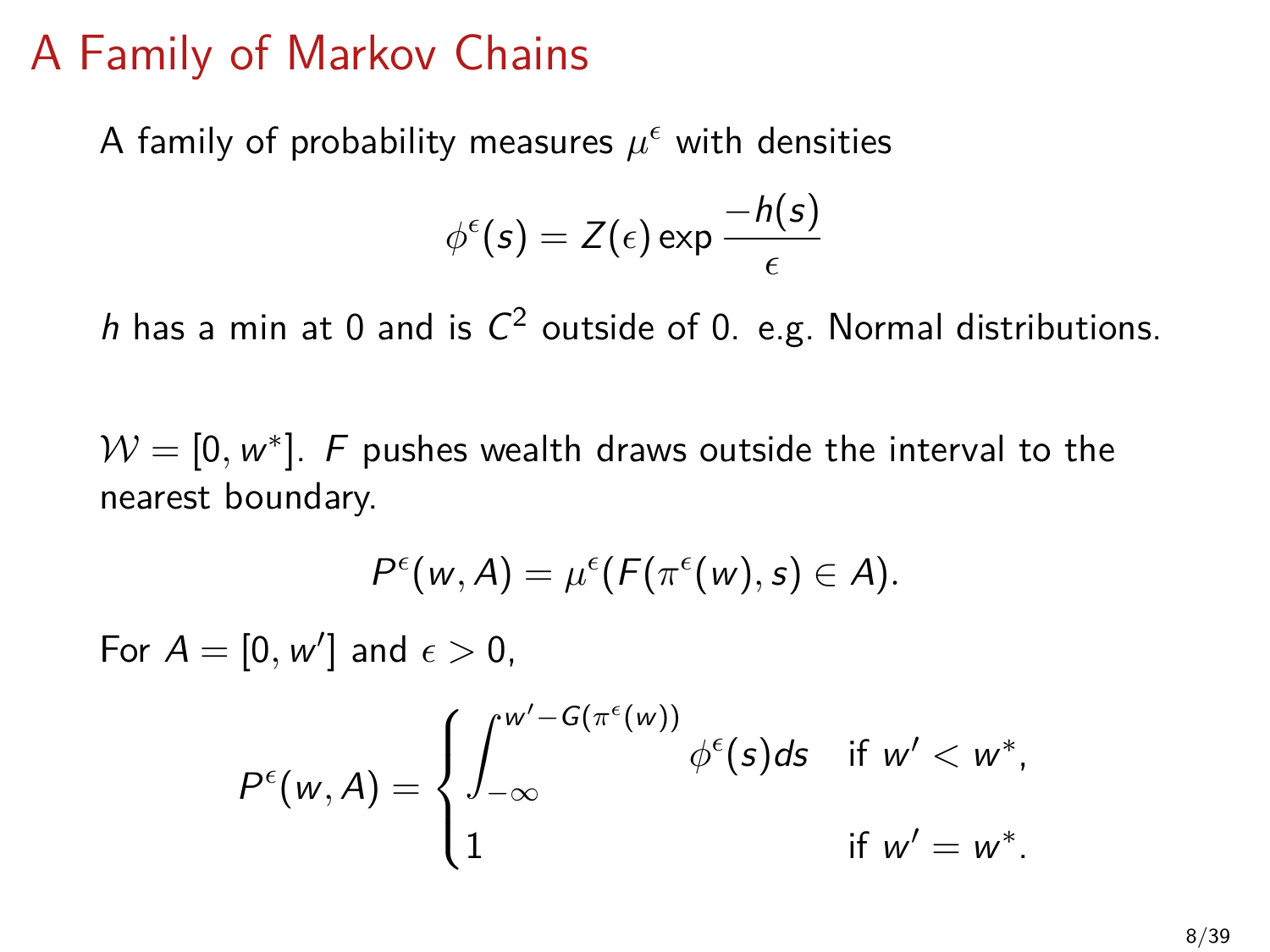# The Equilibrium Distribution of Wealth

The equilibrium distribution of wealth — the invariant distribution of the process.

$$
\mu^{\epsilon}(A) = \int P^{\epsilon}(w, A) d\mu^{\epsilon}(w).
$$

Theorem: For all  $\epsilon > 0$  the Markov processes  $\{W_t^\epsilon\}$  have a single invariant distribution, and the time-t distribution of states converges to it from any initial distribution of states.

What do the invariant distributions look like?

- Masses at 0 and  $w^*$ .
- $\triangleright$  Absolutely continuous wrt Lebesgue measure in the interior.
- $\blacktriangleright$  Shape of the density?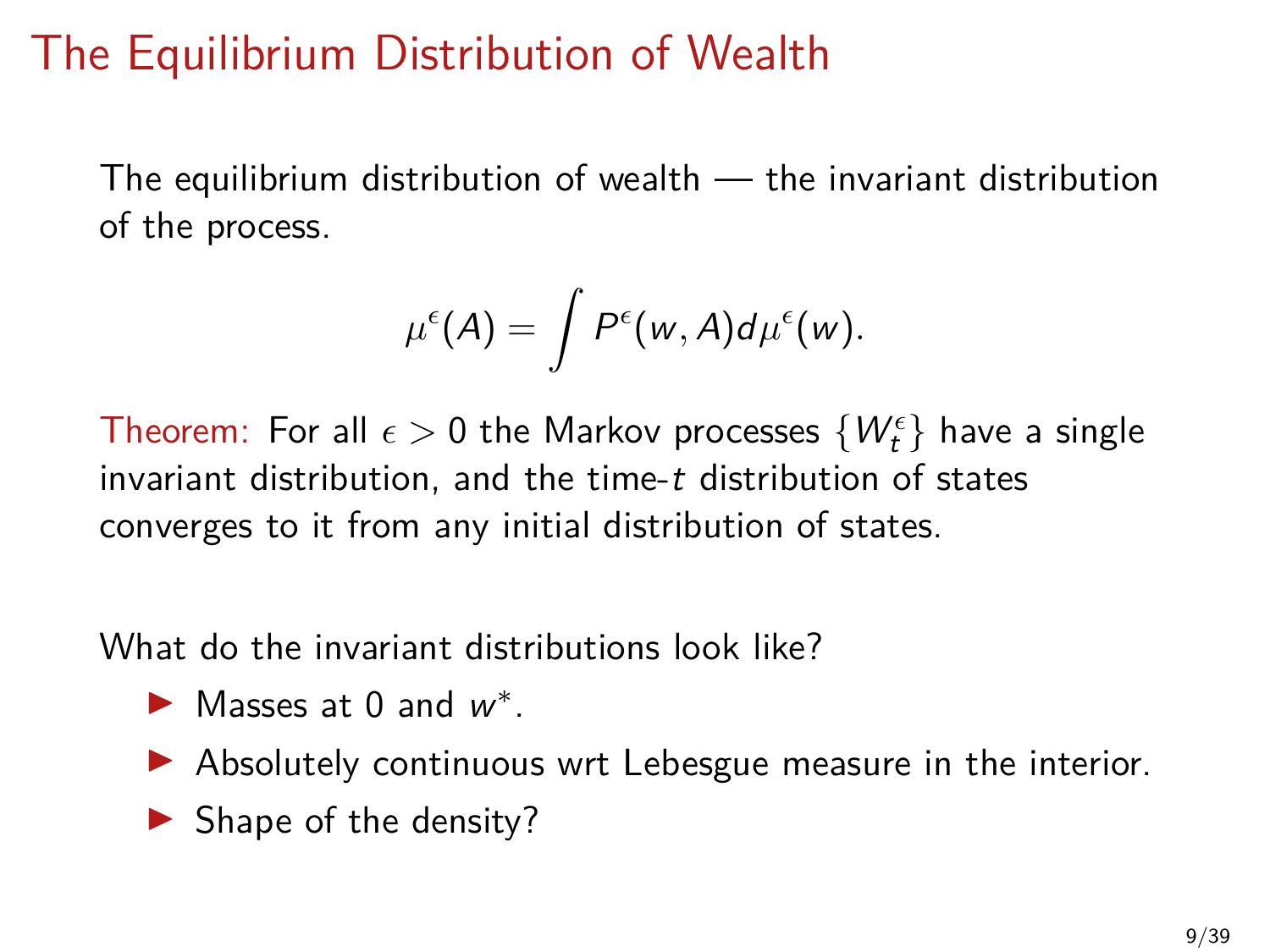## Deterministic Wealth Dynamics

When  $\epsilon = 0$ , wealth evolution is deterministic. It is governed by a difference equation whose right-hand side is the parental Engel curve:

$$
w_{t+1} = G(\pi^{0}(w_{t})) \equiv e^{0}(w_{t}). \qquad (1)
$$

We know  $e: W \to W$  is non-decreasing. Thus it will have fixed points:

Theorem. There is a  $w' \in \mathcal{W}$  such that  $e^0(w') = w'.$ 

Assume  $e^0(w)$  has only a finite number of fixed points.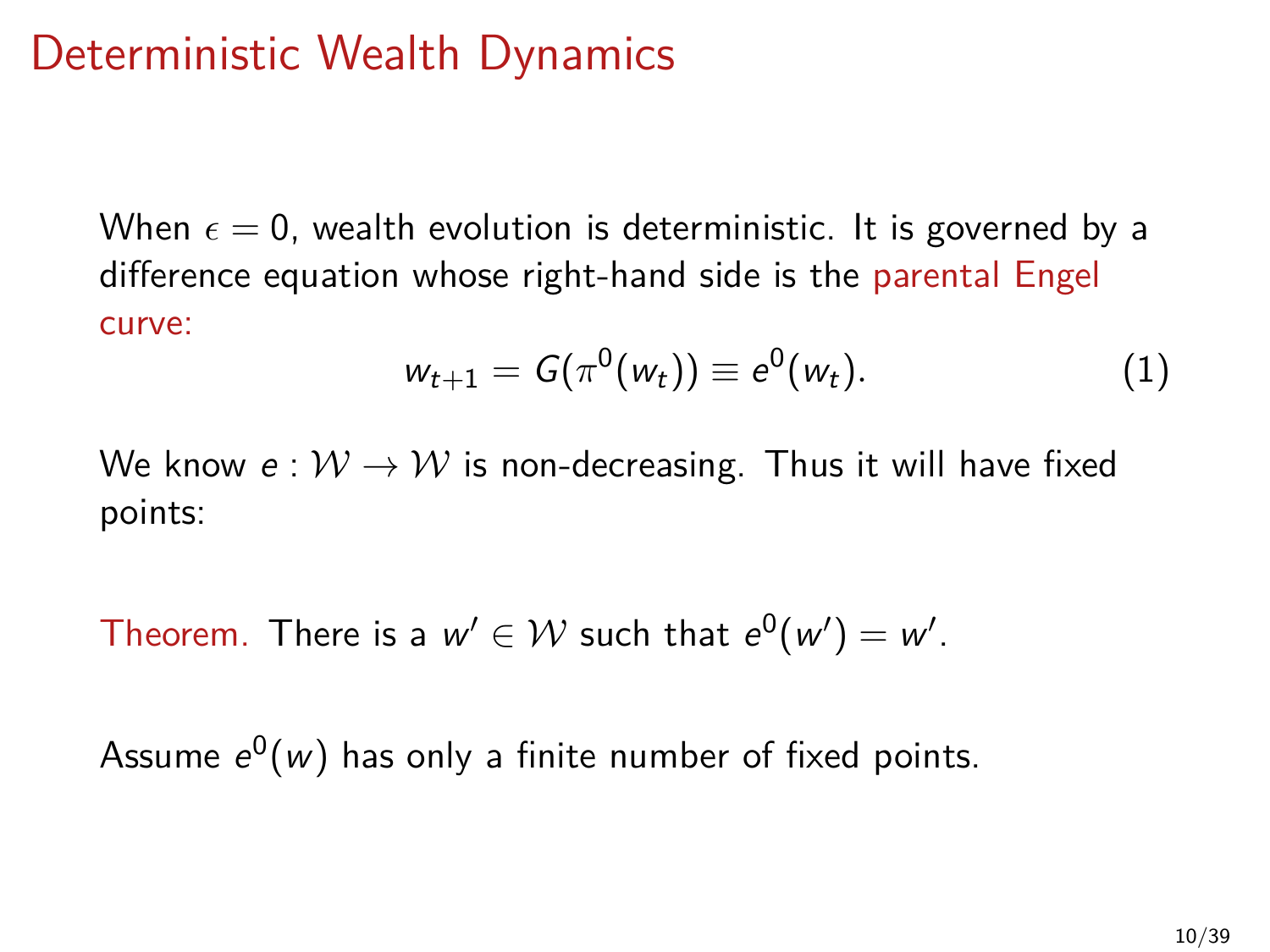# Deterministic Dynamics

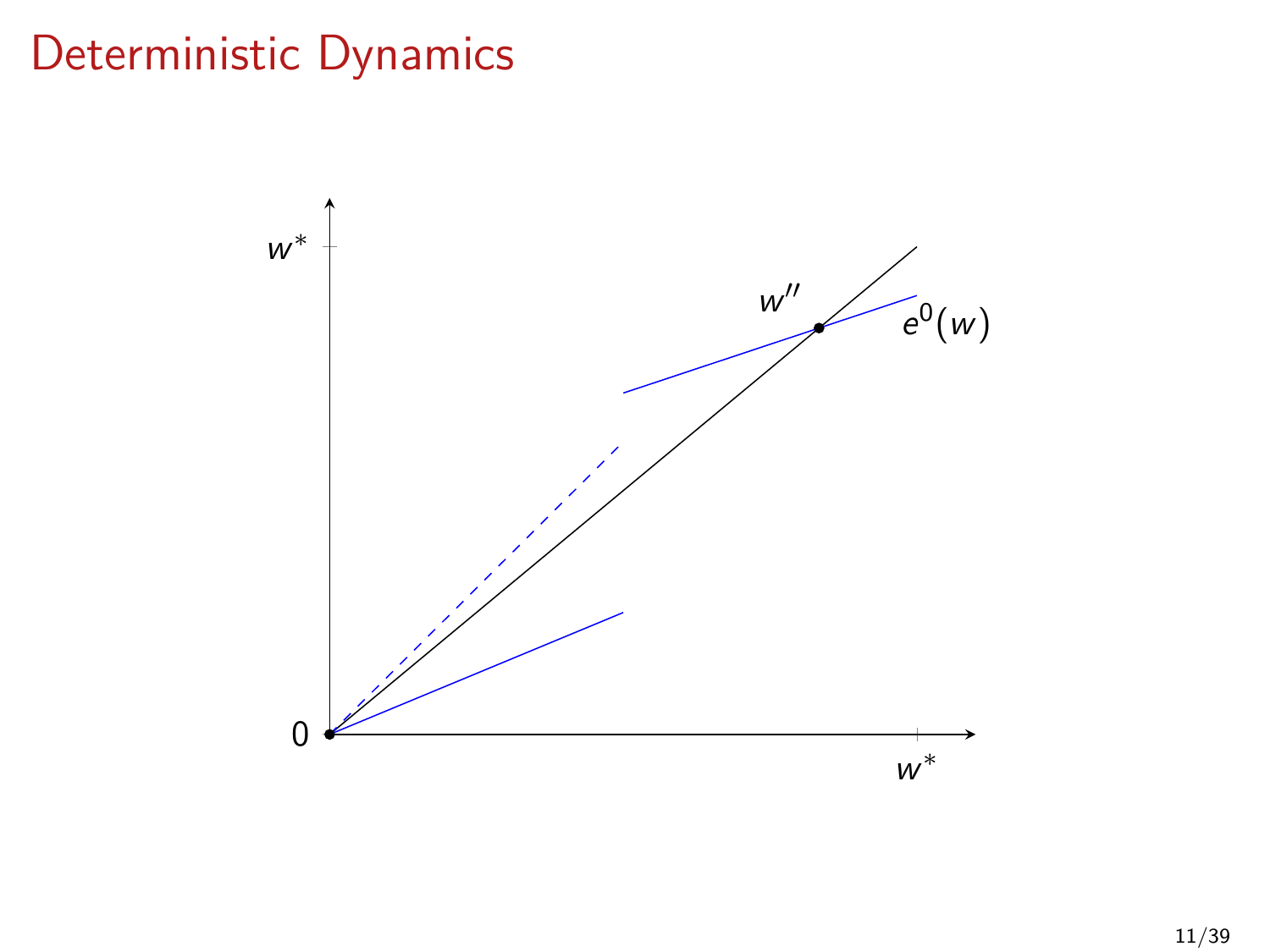#### Deterministic Dynamics

Definition. A fixed point  $w'$  is an attractor if there is an open interval  $U \ni w'$  such that  $\cap_{t \geq 0} e^{0t}(U) = \{w'\}$  and for all open  $V \supset \{w'\}$  and t large enough,  $e^t(U) \subset V$ .

Theorem. e has at least one attractor.

The set of attractors is ordered. When  $e(w)$  has more than one attractor, the smallest attractor is a poverty trap. Equally, it could be said that the highest attractor is an affluence trap.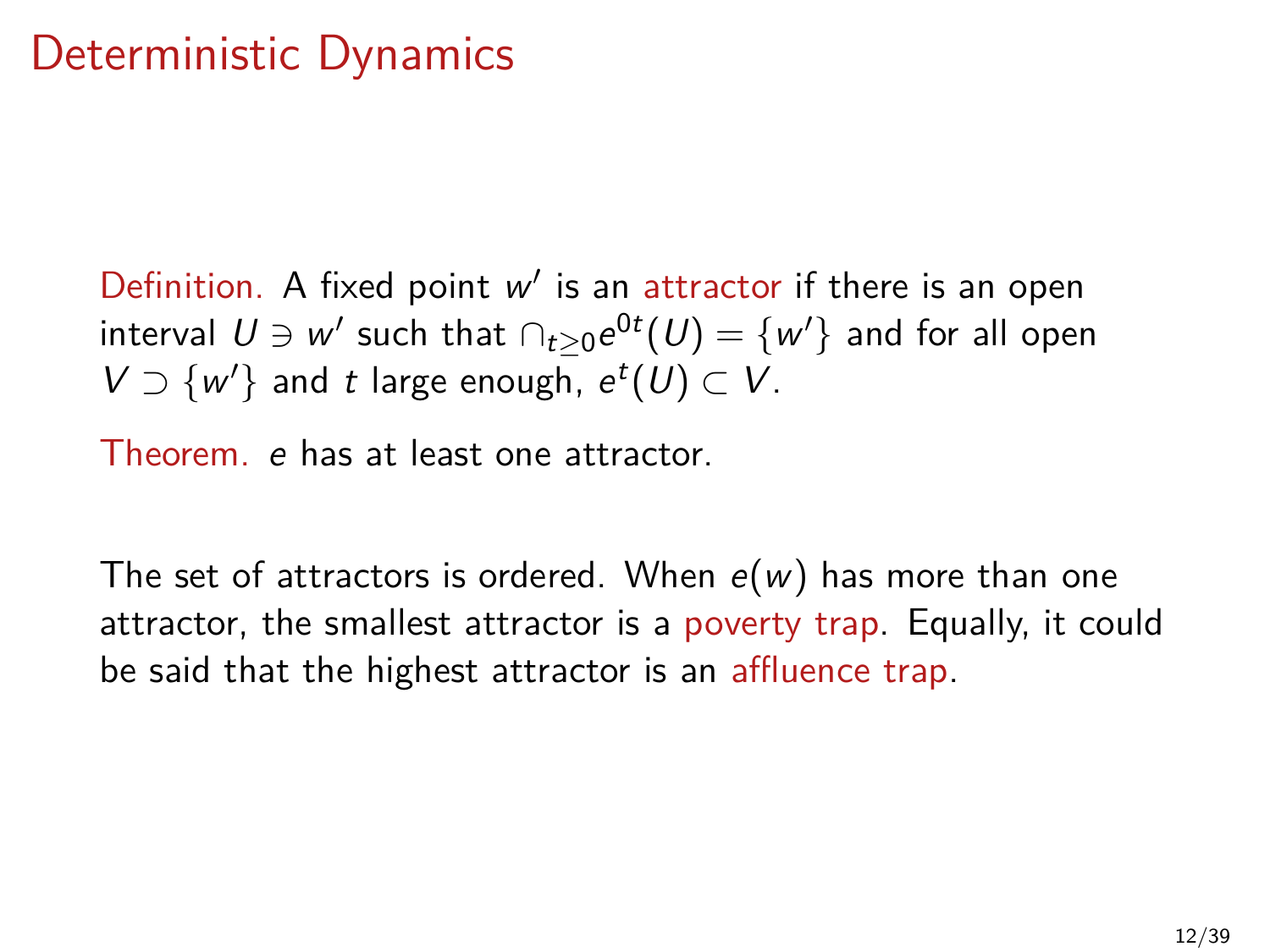As  $\epsilon \downarrow 0$ , the process looks ever more deterministic. Does it settle on attractors? If so, which ones?

Theorem. There is a set  $\mathcal{B} = \{w_1, \ldots, w_p\}$  of attractors such that for any closed set  $D\subset\mathcal{W}$  disjoint from  $\{w_i:i\in\mathcal{B}\}$  and for any sequence of invariant measures  $\{\nu^\epsilon\}$  of the transition probabilities  $P^{\epsilon}$  with  $\epsilon \rightarrow 0$ ,

$$
\lim_{\epsilon\to 0}\nu^\epsilon(D)=0.
$$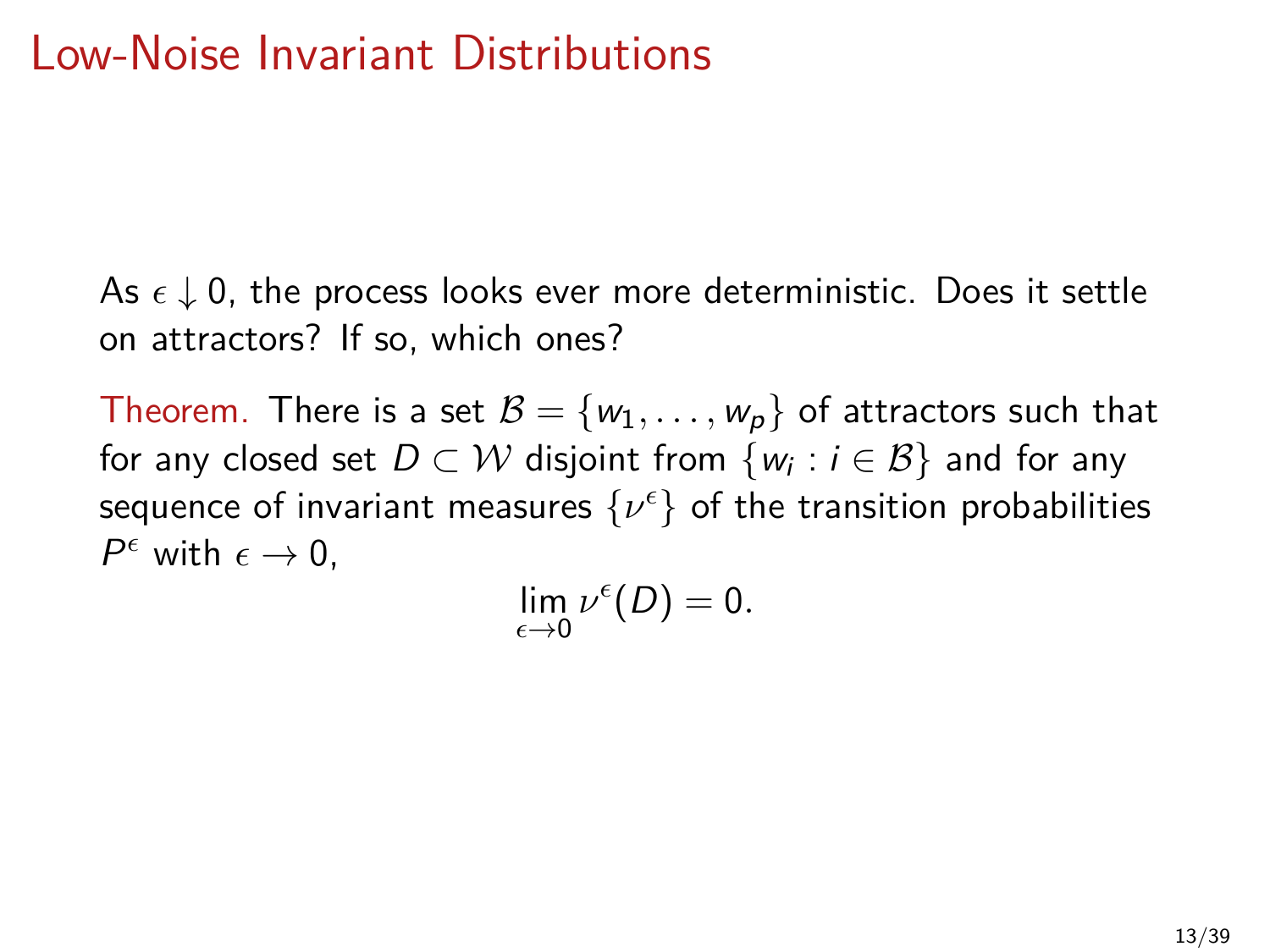- In Let  $w_0, \ldots, w^T$  be a path from  $w_0$  to  $w^T$ .
- ▶ The cost of traversing this path is  $\sum_{t=0}^{T-1} h(w_{t+1} e^0(w_t)).$
- $\blacktriangleright$  For attractors  $w_i$  and  $w_j$ ,  $B_{ij}$  is the cost of the minimum-cost path from  $i$  to  $j$ .
- **In Consider a tree**  $\gamma$  labelled with attractors and directed towards root  $w_i.$  The cost of  $\gamma$  is the sum of the costs of all edges in  $\gamma.$  The cost of attractor  $w_i$  is the minimum cost of all such graphs.
- $\triangleright$  Only min-cost attractors can have positive weight in the invariant limit.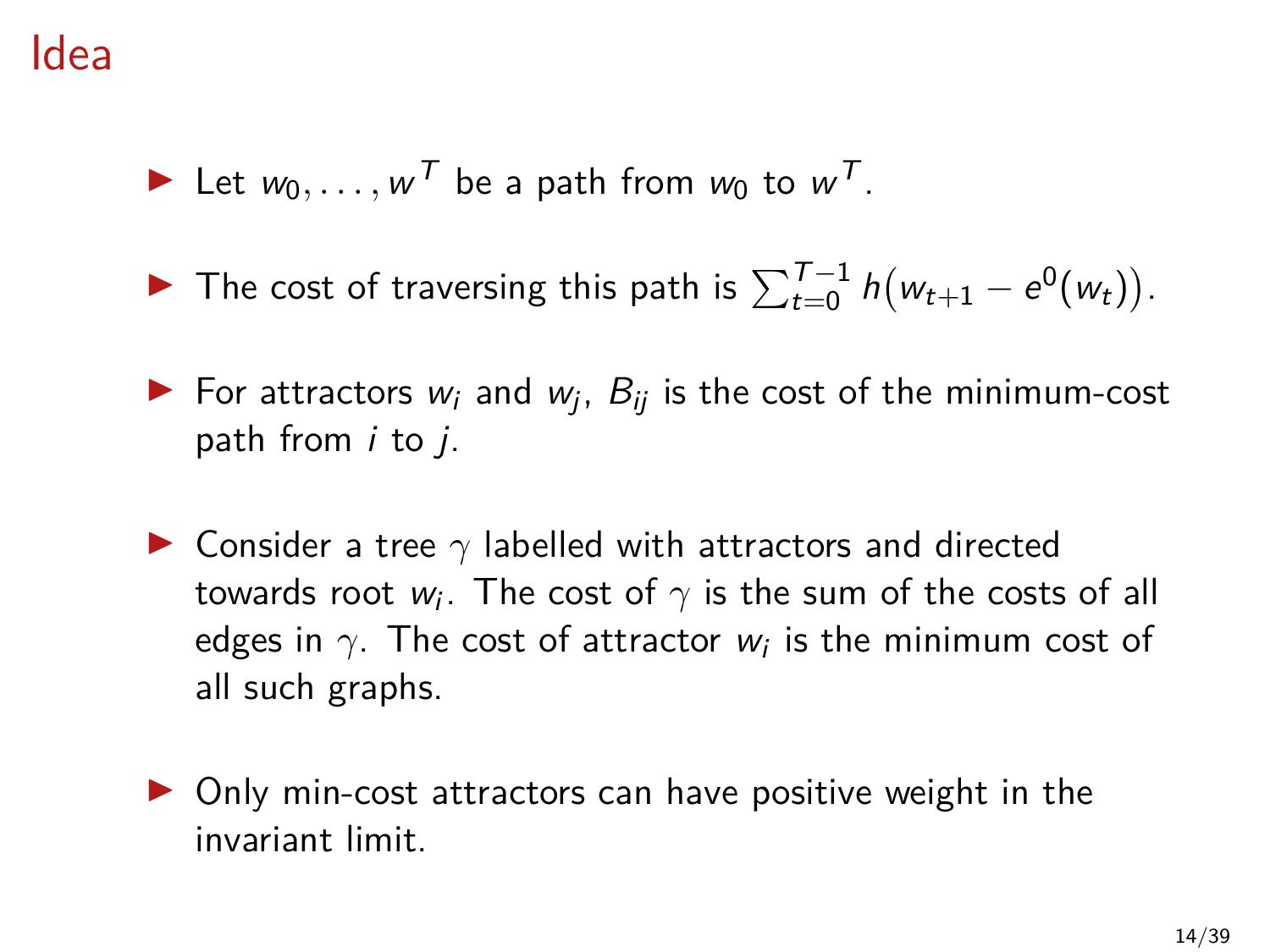# **Simulations**

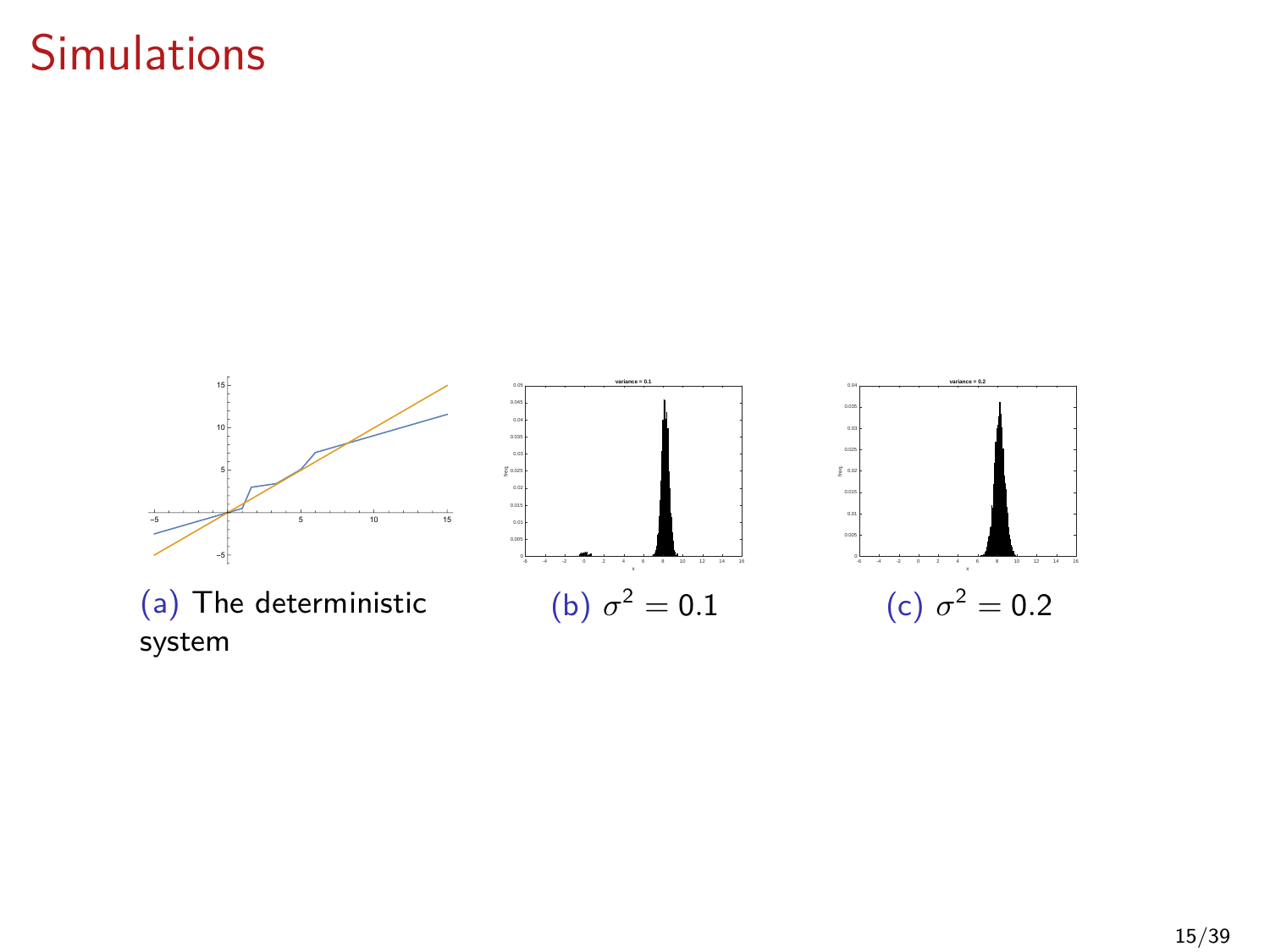

Figure: Example preferences and Engel curve.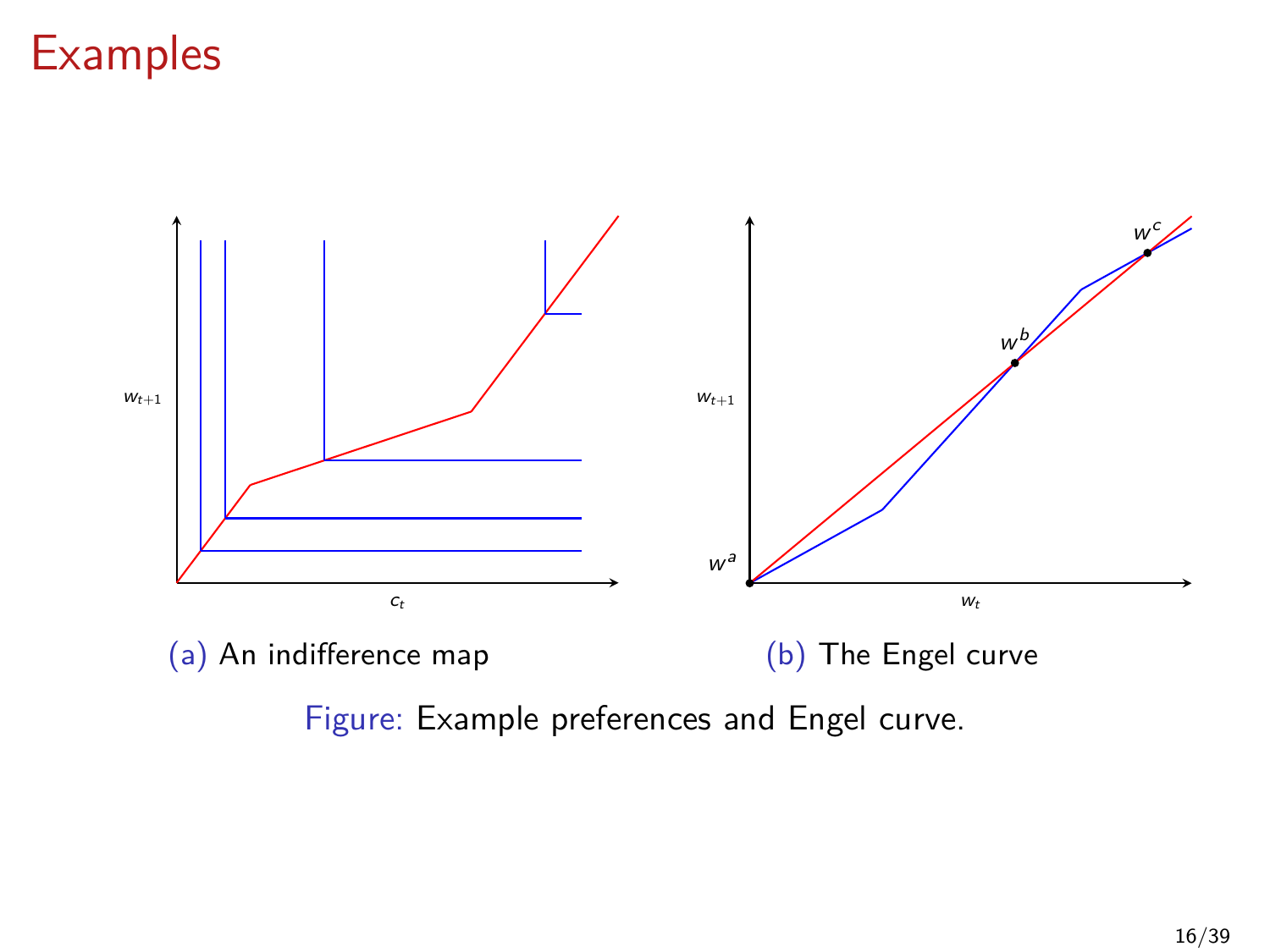# A Wealth Floor



#### Figure: Example preferences and Engel curve.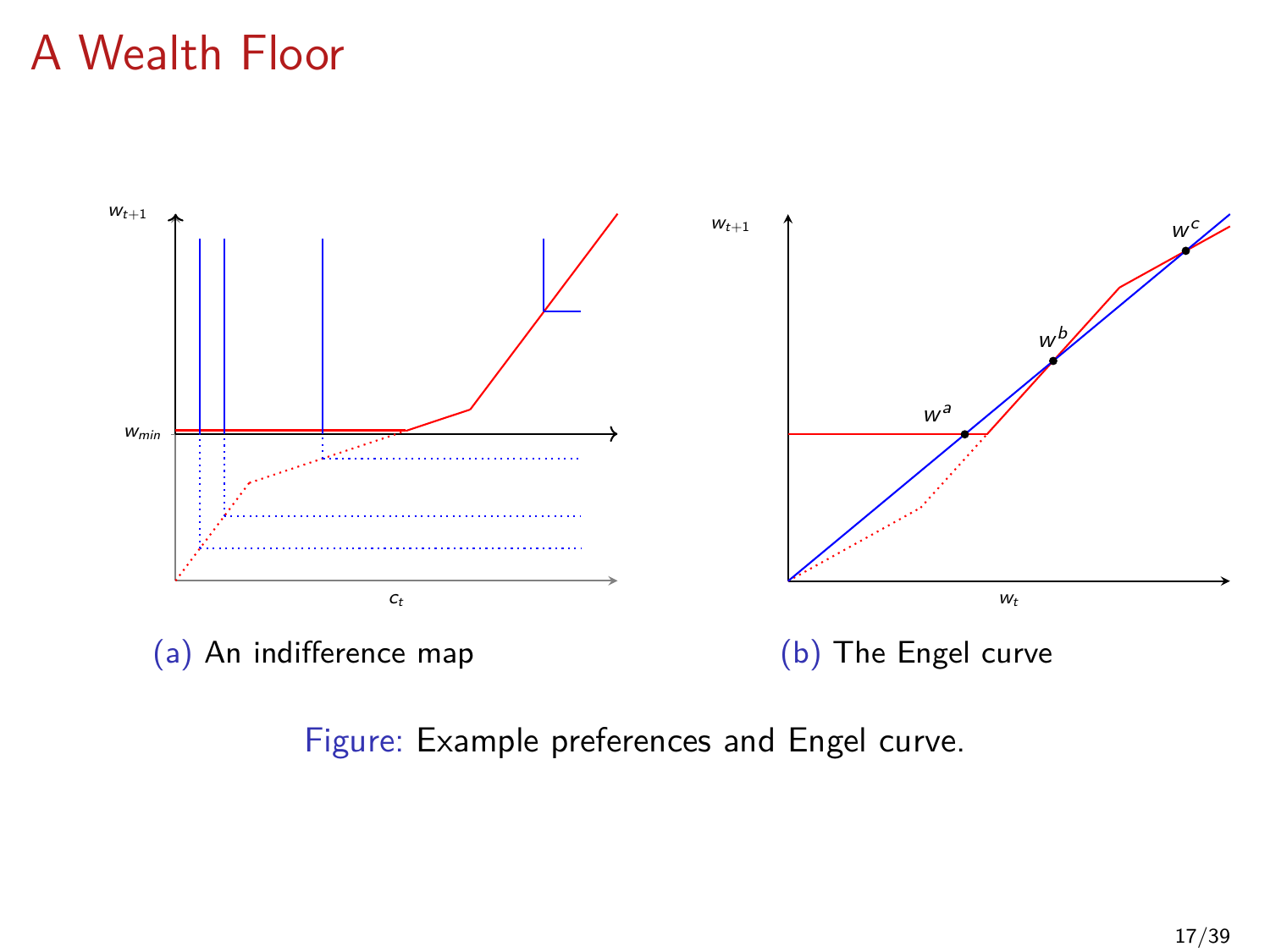# An Investment Subsidy



Figure: A wealth floor.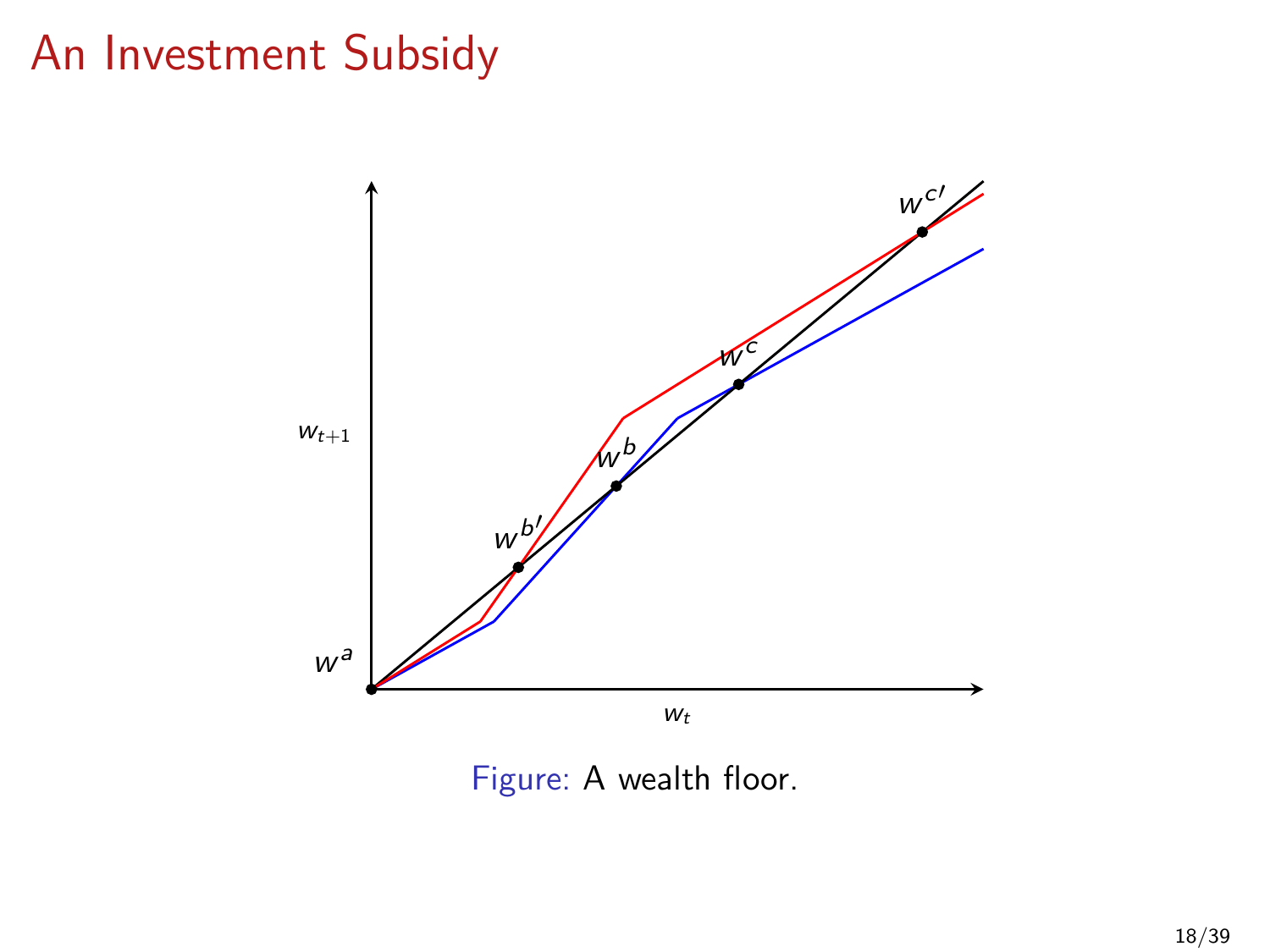# The Deterministic Stepping-Stone Model

- $\triangleright$  A finite number of distinct investment levels.
- $\triangleright$  Some are fixed-points  $-$  stationary in the dynamics of the picture.
- $\triangleright$  Other investment levels are transitory, leading to one fixed-point or another.
- $\blacktriangleright$  There are no cycles.
- $\blacktriangleright$  This model may exhibit poverty traps multiple inescapable steady-states.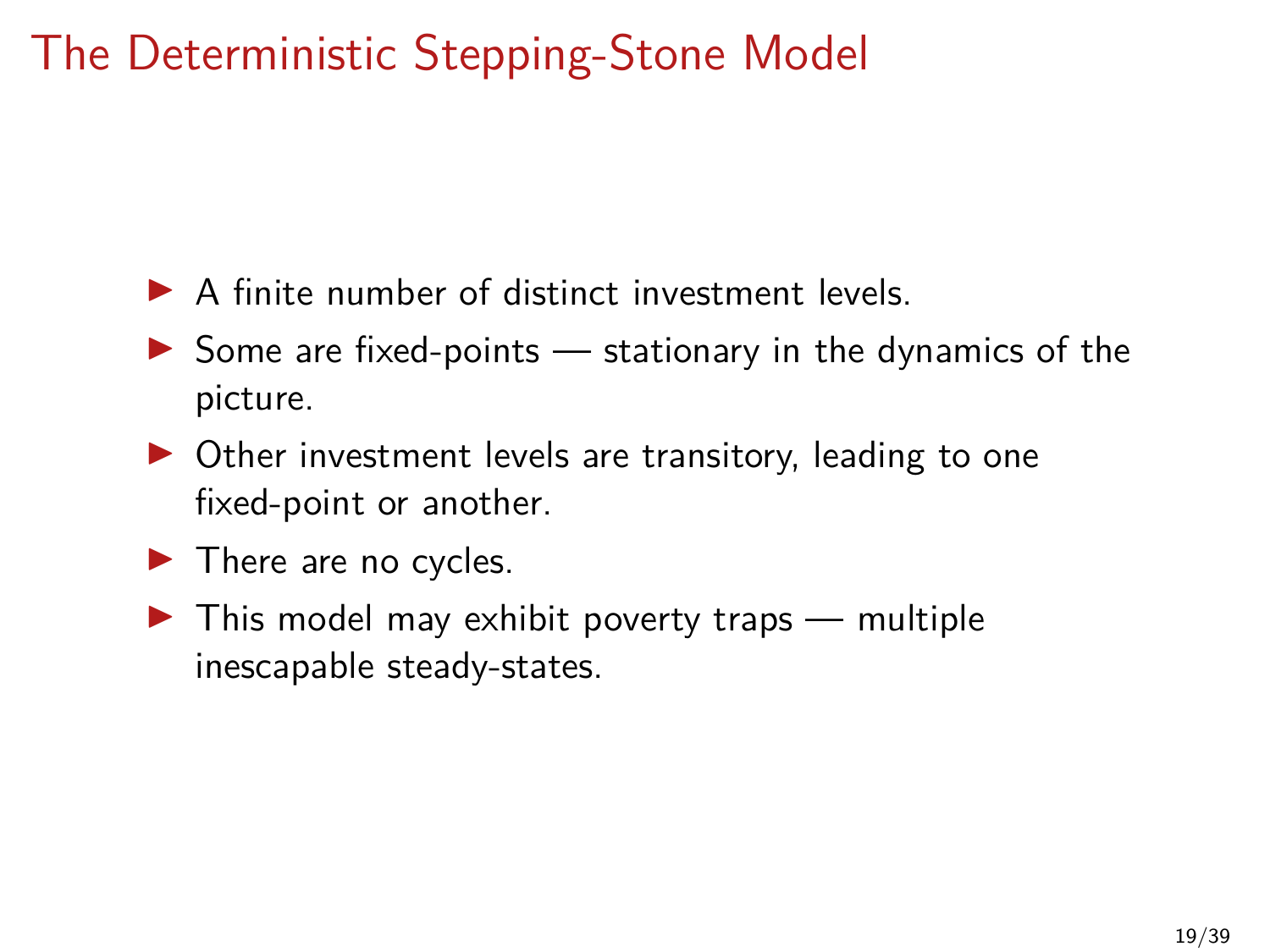# Characterizing  $\pi$

[Characterization Theorem.](#page-39-0) The graph of  $\pi$  is characterized by no more than  $N + 1$  intervals with non-intersecting interiors (possibly degenerate) that cover  $\mathbf{R}_{+}$ , and an equal number of *k*-values. These characterize the graph of  $\pi$  as follows:

- 1. Associated with each interval  $W(i)$  is a unique value  $k^{i}$ which is optimal on the interior of  $W(i)$ .
- 2.  $k^i$  is the unique optimum on the interior of  $W(i)$ .
- 3.  $k^i$  is optimal at the left endpoint, that is, each interval  $W(i)$ contains its left endpoint.
- 4.  $\pi$  is increasing.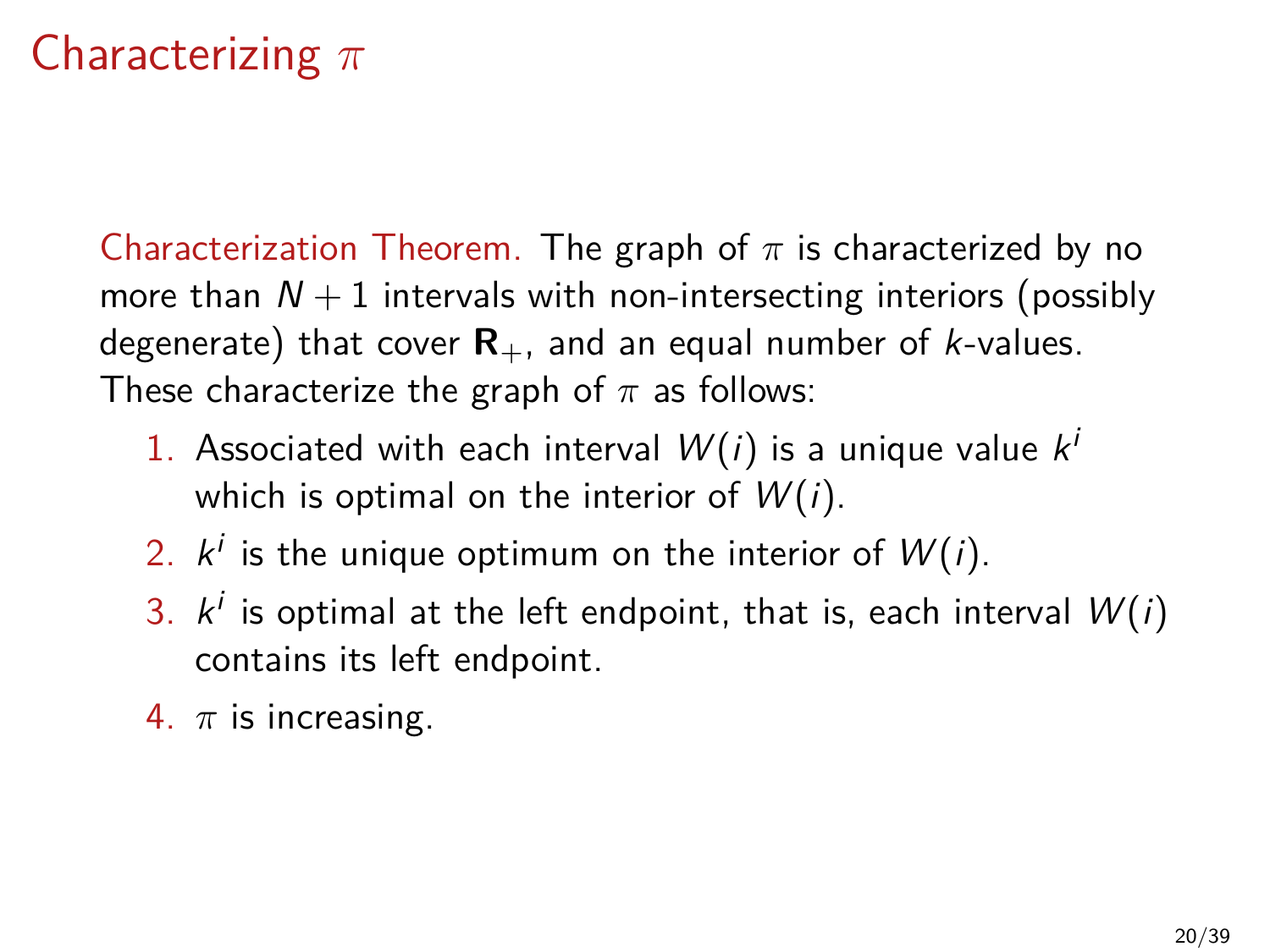#### The deterministic stepping-stone model

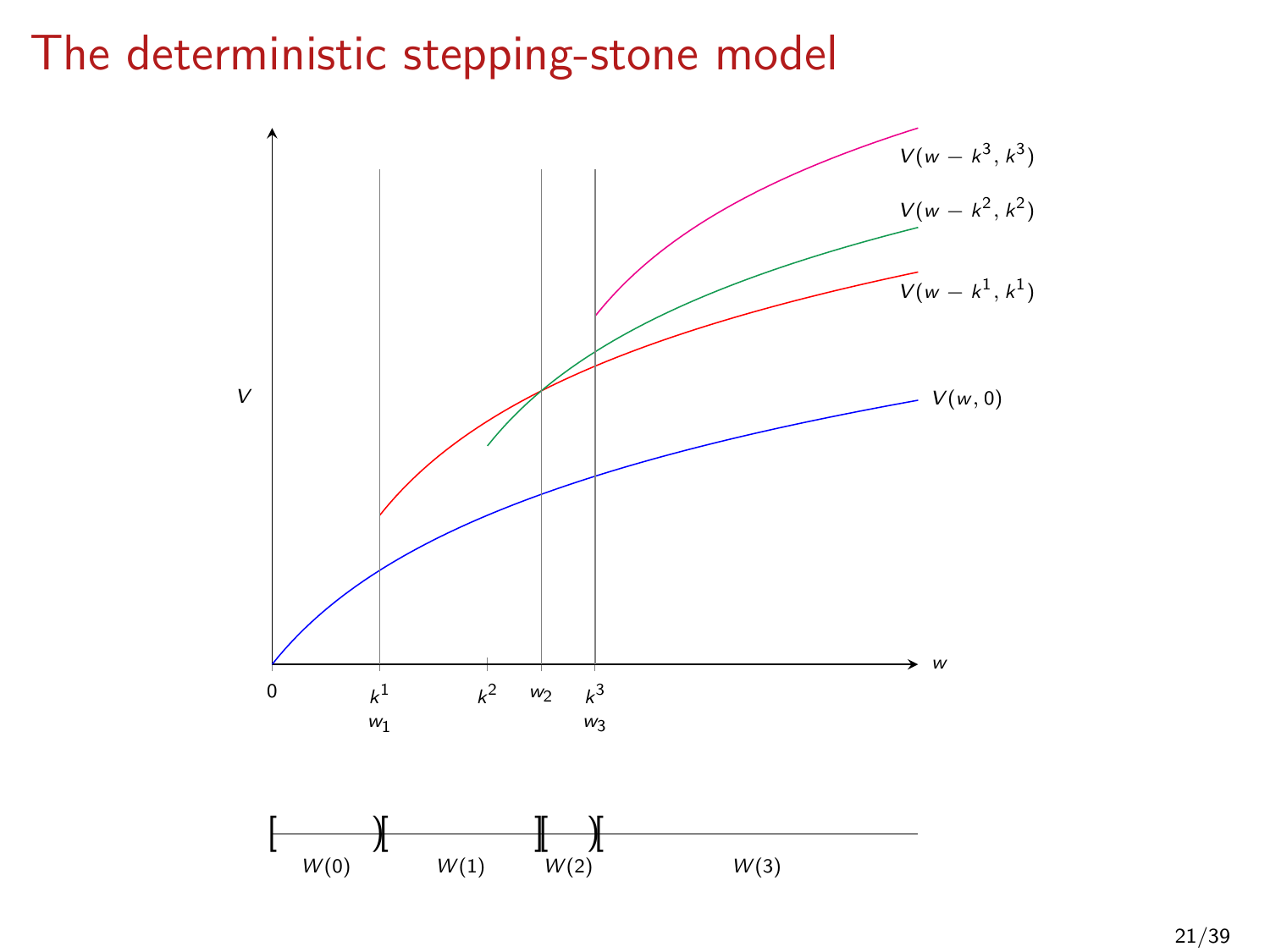## namics



- A family with initial wealth less than  $w_1$  invests 0. the next generation has wealth  $w^0$ .
- A family with initial wealth between  $w_1$  and  $w_2$  invests  $k^1$ . The next generation has wealth  $w^1$ .
- A family with wealth between  $w_2$  and  $w_3$  invests  $k^2$ , and all subsequent generations have wealth  $w^2$  and invest  $k^2$ .
- A family with wealth  $w \geq w_3$  invest  $k^2$  and has wealth  $w^2$ .
- Dynastic wealth converges to  $w^2$  in finite time.

Dynamics can be arbitrary, with multiple basins of attractions. The only constraint is that family fortunes cannot cross.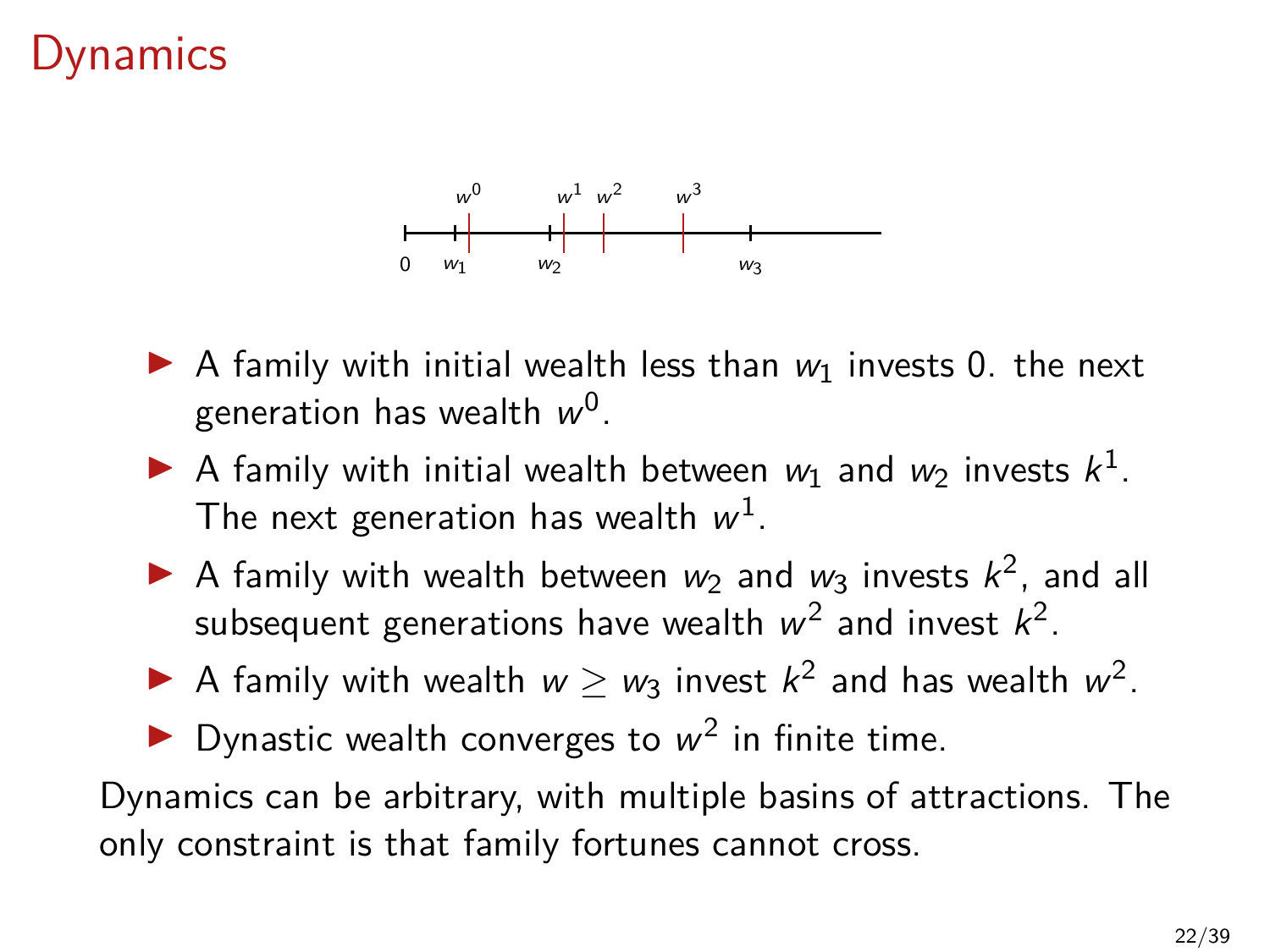## Dynamics

#### Another possibility



 $w^1, w^2 \in W(1), w^3 \in W(3).$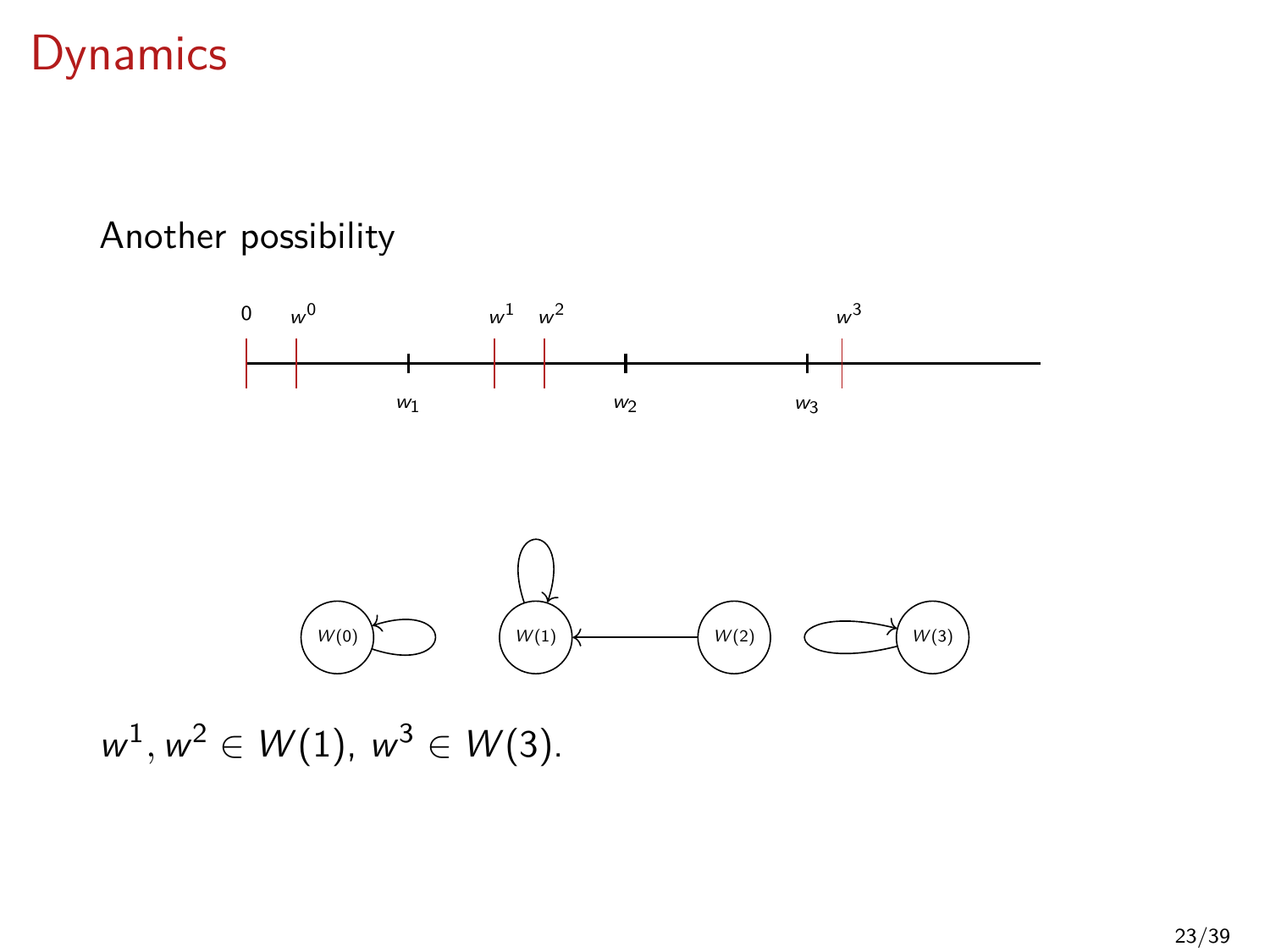### The stochastic stepping-stone model

$$
F(k) = \begin{cases} \tilde{w}^0(s) & \text{if } 0 \leq k < k^1, \\ \tilde{w}^1(s) & \text{if } k^1 \leq k < k^2 \\ \text{etc.} \end{cases}
$$

where the  $\tilde{w}^n$  are non-negative random variables which strictly increase with  $i$  in the sense of first-order stochastic dominance. Let  $g^{k_i}(w)$  denote the density of  $\tilde{w}^i$ .

Theorem: The conclusions of the characterization theorem still hold.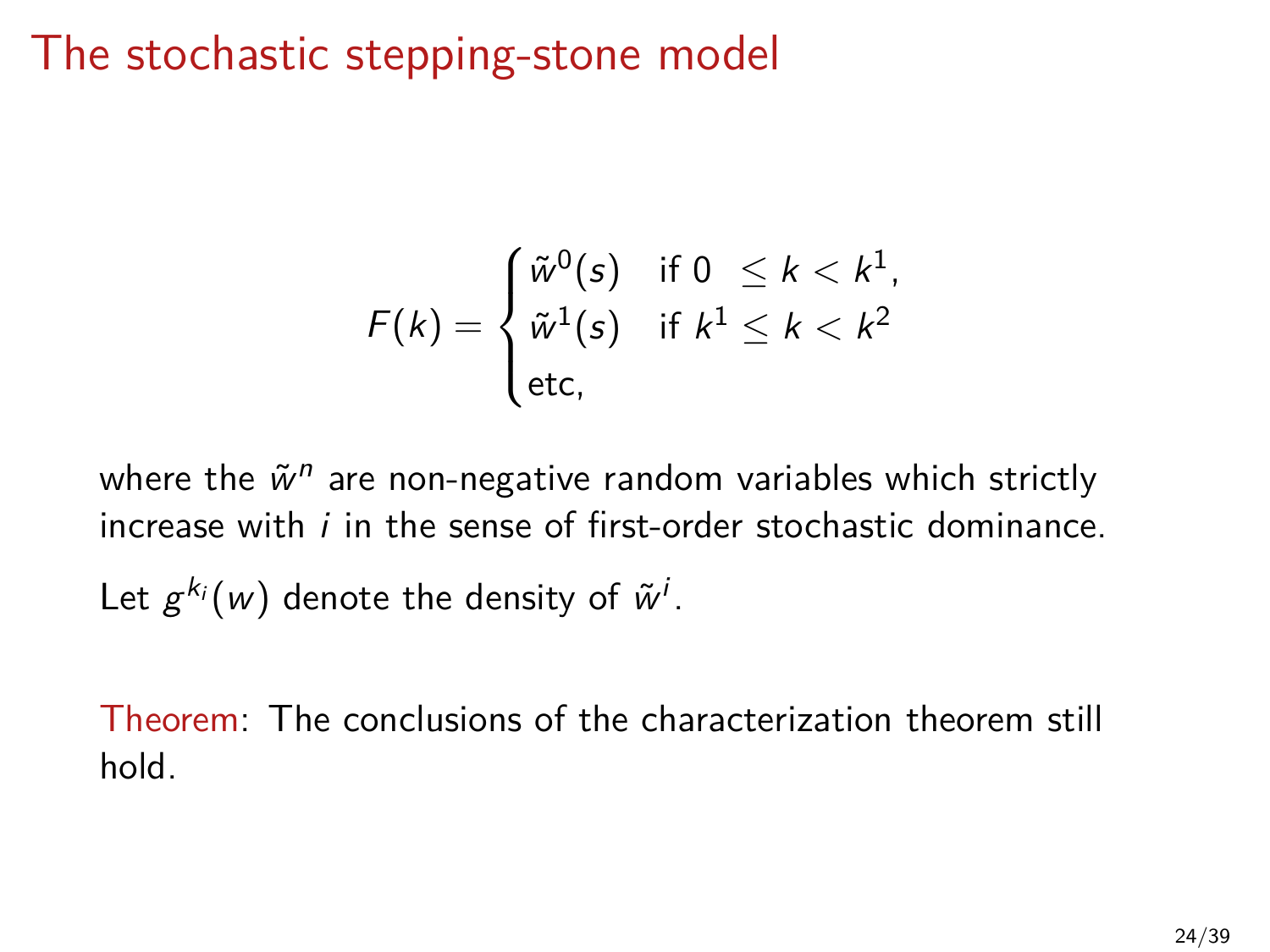#### The Markov process

All selections  $\pi$  from  $\pi$  differ from each other only at the wealths  $w_i$ , where multiple  $k^i$  are optimal. Each selection describes a Markov process. For measurable  $A \subset W$ ,

$$
P_{\pi}(w_{t+1} \in A|w_0,\ldots,w_t) =
$$
  

$$
P_{\pi}(w_{t+1} \in A|w_t) \equiv P_{\pi}(w_t,A) = \int_A g^{\pi(w_t)}(w) dw.
$$

A parent in  $W(i)$  chooses capital investment  $k^i.$  The child's wealth will be  $\tilde{w}^i$ , drawn from density  $g^i$ . Let  $p_{ij}$  denote the probability that  $\tilde{w}^i \in W(j)$ .

$$
p_{ij} \equiv P_{\dot{\pi}}(w_{t+1} \in W(j)|w_t \in W(i)) = \int_{W(j)} g^{k_i}(w) dw.
$$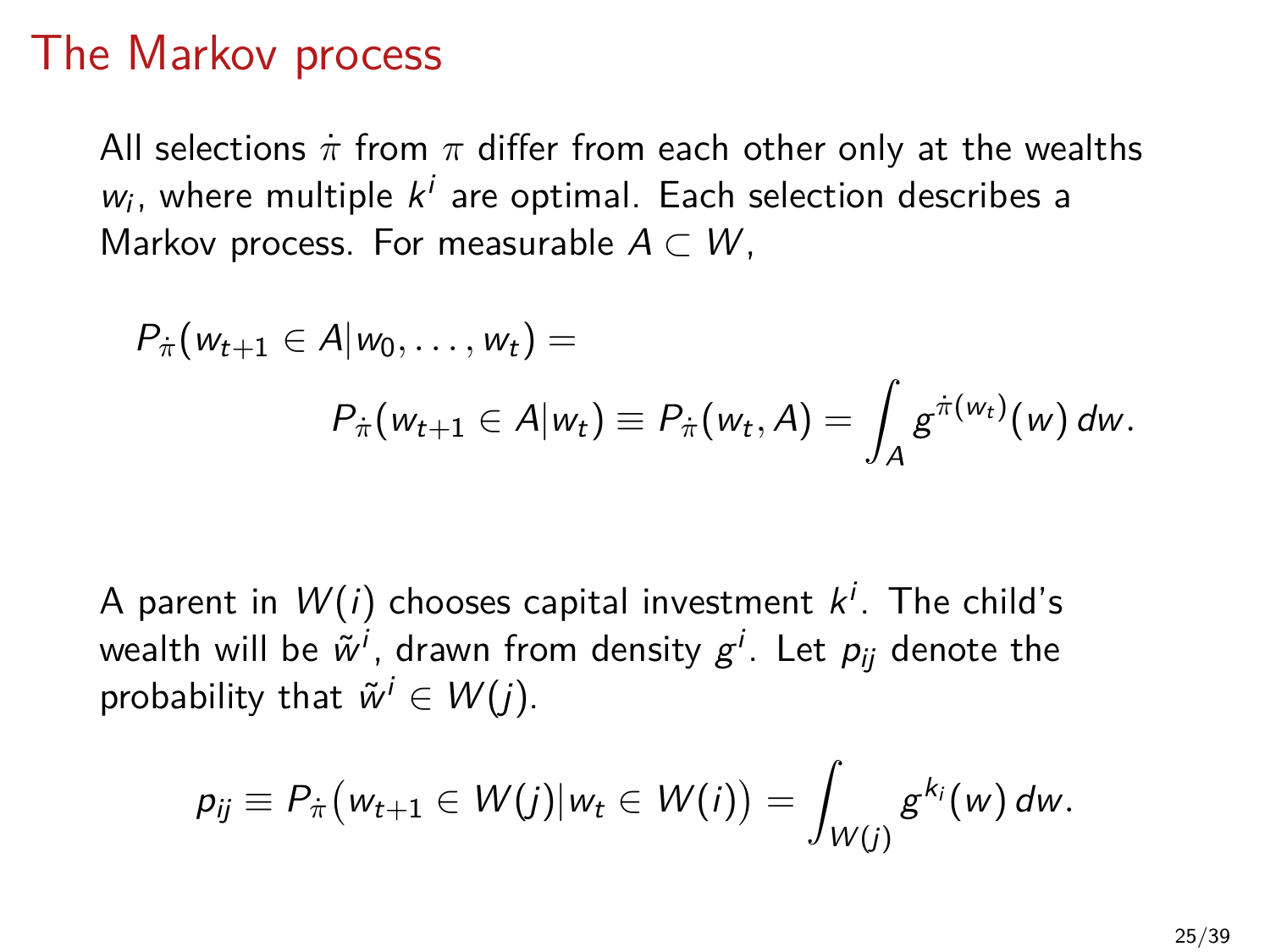#### The Markov Process

Choose a selection  $\pi$ . Then

$$
\nu_{t+1}(A) = \int P(w_t, A) d\nu_t = \sum_m \nu_t(W(m)) \int_A g^{k_m}(w) dw
$$

and for any integrable function  $f$ ,

$$
\int f d\nu_{t+1} = \sum_m \nu_t(W(m)) \int f(w) g^{k_m}(w) dw.
$$

 $\nu_t$  matters only throughs  $\bar\nu_t = \big(\nu_t(W(1), \dots, \nu_t(W(N))\big).$ 

$$
\bar{\nu}_{t+1}=\bar{\nu}_t\cdot[p_{ij}].
$$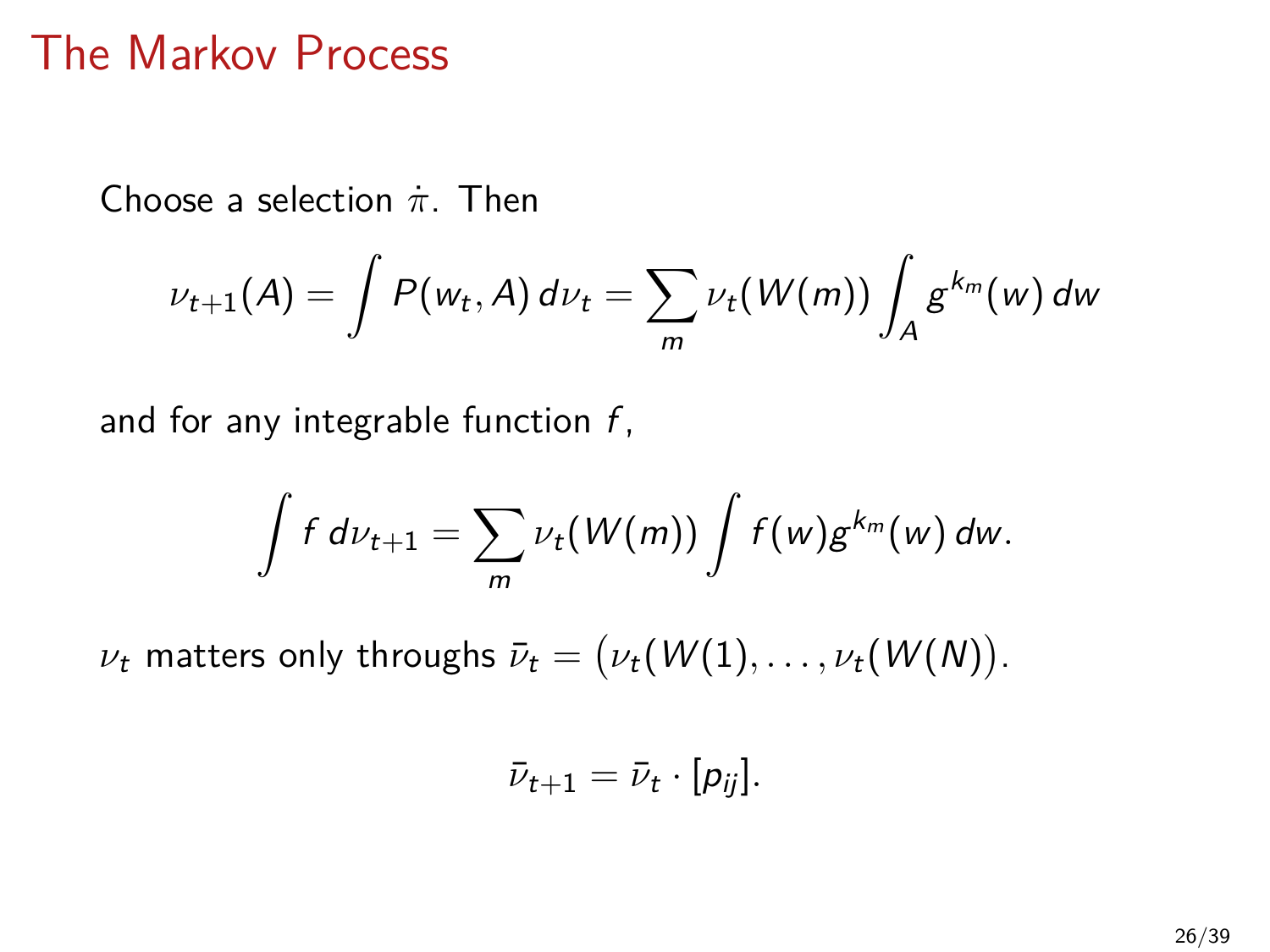- B.1.  $[p_{ij}]$  is irreducible.
- B.2. There is an *i* such that  $\int_{W(i)} g^{k_i}(w) dw > 0$ .

Theorem 3: Assume A.1–A.5, B.1 and B.2. The Markov process with transition probability  $P_{\pi}$  and any initial distribution is ergodic. The invariant distribution  $\nu^*$  has density  $\sum_i \mathcal{q}_i^*g^i(w)$  where  $\mathcal{q}^*$  is the invariant distribution of  $[p_{ij}]$ . Finally,  $P_{\dot{\pi}}$  and  $\nu^*$  are independent of the selection  $\pi$ ; that is, they depend only on  $\pi$ .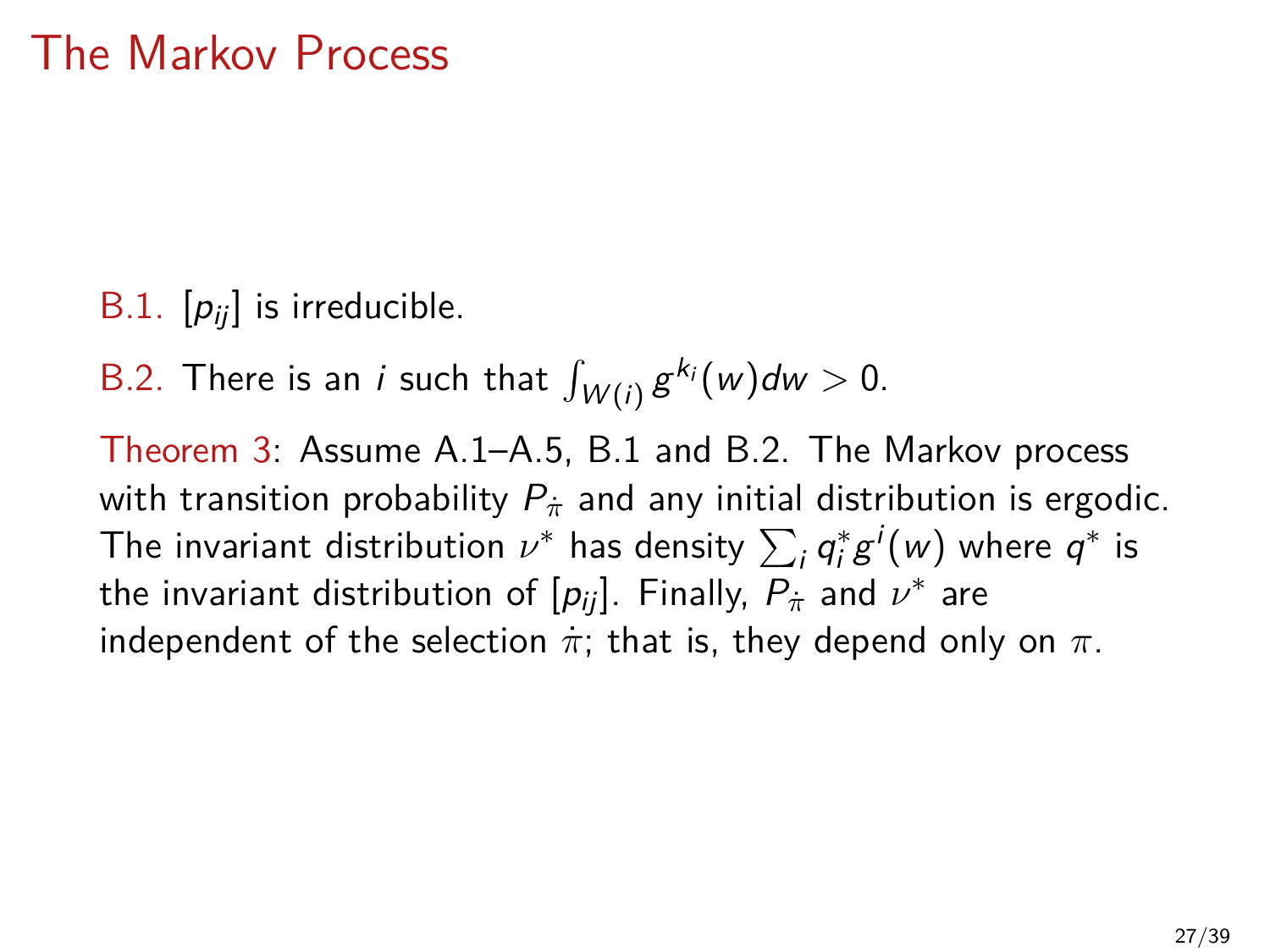#### Stochastic stability of poverty traps The idea



The transition matrix for this process is

$$
\begin{pmatrix} 1 & 0 & 0 \\ 0 & 0 & 1 \\ 0 & 0 & 1 \end{pmatrix}.
$$

The invariant probability distributions are the convex hull of  $(1, 0, 0)$  and  $(0, 0, 1)$ .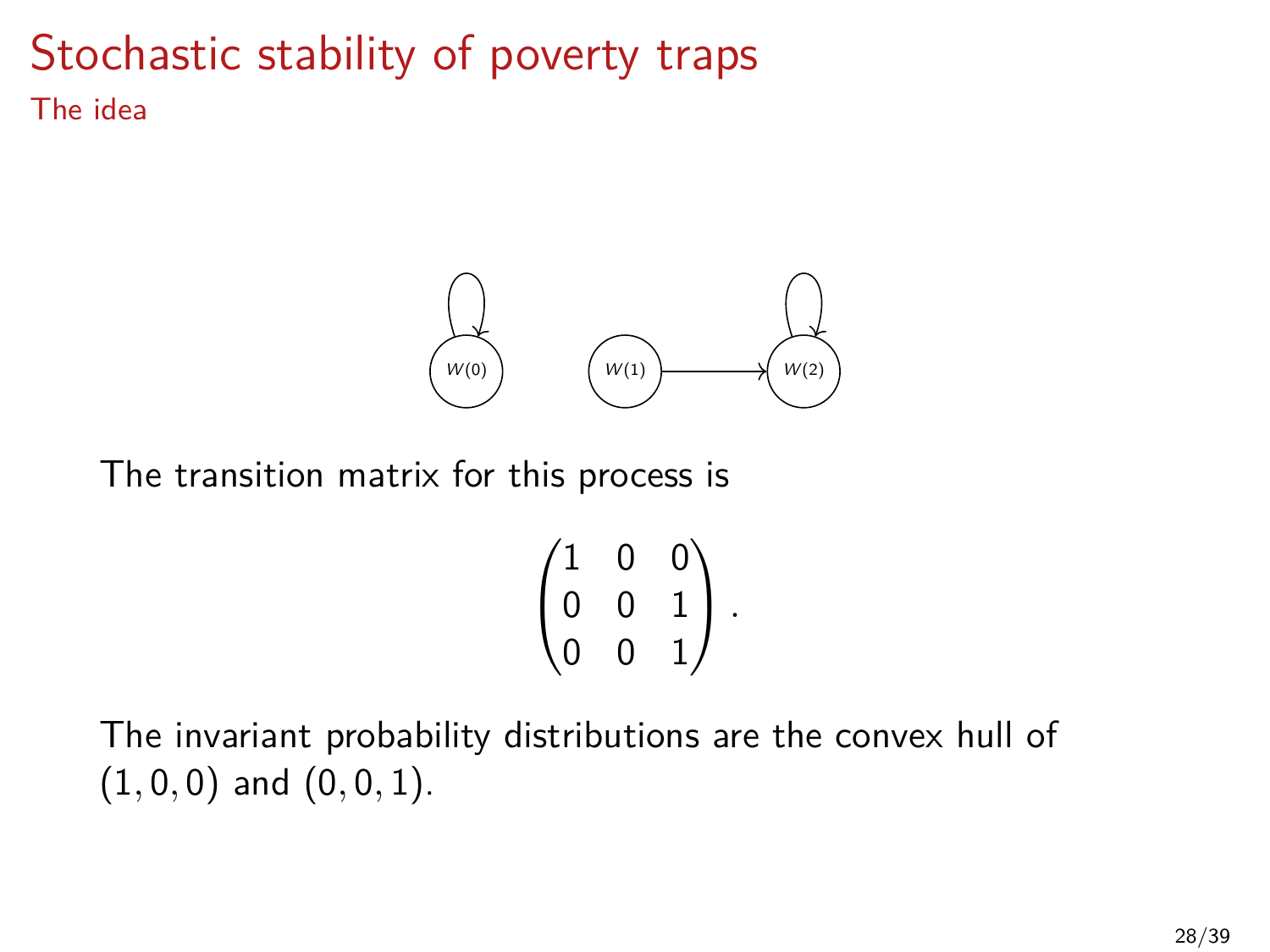#### Stochastic stability of poverty traps The idea

Suppose the matrix is perturbed so that with small probability the state moves to a neighboring interval. The perturbed transition probability is

$$
\frac{1}{1+\epsilon}\begin{pmatrix} 1 & \epsilon & 0 \\ \epsilon & 0 & 1 \\ 0 & \epsilon & 1 \end{pmatrix}.
$$

The invariant measure for this matrix is  $\nu_\epsilon = (1+2\epsilon)^{-1} (\epsilon,\epsilon,1).$ And the limit as  $\epsilon \to 0$  is  $\nu = (0, 0, 1)$ . State 3 is stochastically stable under this perturbation.

$$
\nu(i) = \lim_{\epsilon \to 0} \nu_{\epsilon}(i) = \lim_{\epsilon \to 0} \lim_{t \to \infty} \Pr\{s(t) = i | s(0) = j\}.
$$

This is not a graph property. If the 0s are replaced with  $\epsilon$ , then  $\nu(1) = 1/3$ .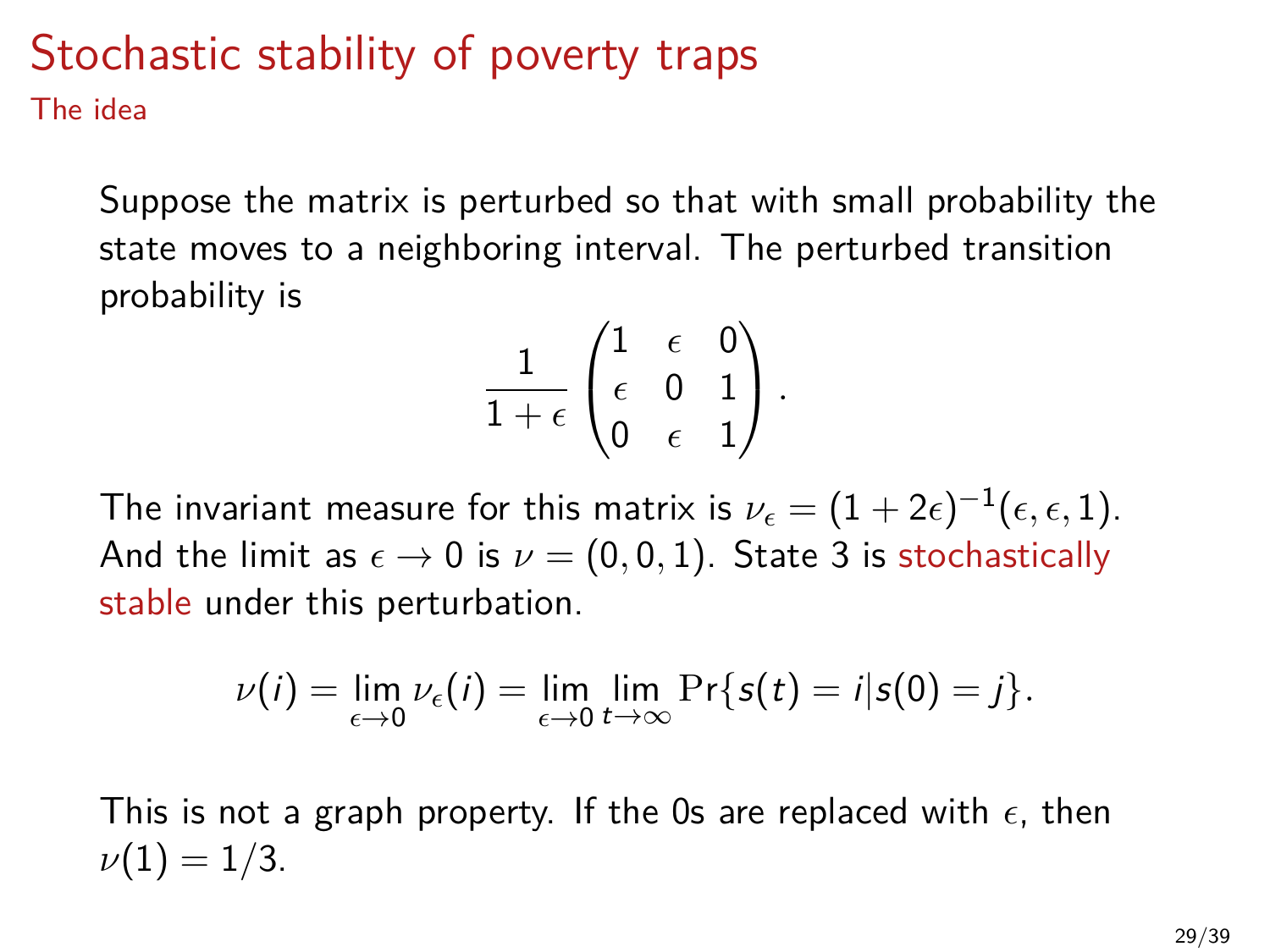#### A Stepping-Stone Example

Take  $U(c, w) = log(0.1 + c) + 1.5w$ . This satisfies A.1–A.5.

$$
f(k) = \begin{cases} 0.3 & \text{if } k < 1, \\ 1 & \text{if } 1 \le k < 2, \\ 2.4 & \text{if } 2 \le k < 3, \\ 3.5 & \text{if } 3 \le k < 4.5, \\ 4.5 & \text{if } 4.5 \le k. \end{cases}
$$

 $W(0) \approx [0; 1.44], \qquad W(3) \approx [3.14; 4.83],$  $W(1) \approx [1.44; 2.04], \qquad W(4) \approx [4.83; +\infty).$  $W(2) \approx [2.04; 3.14]$ ,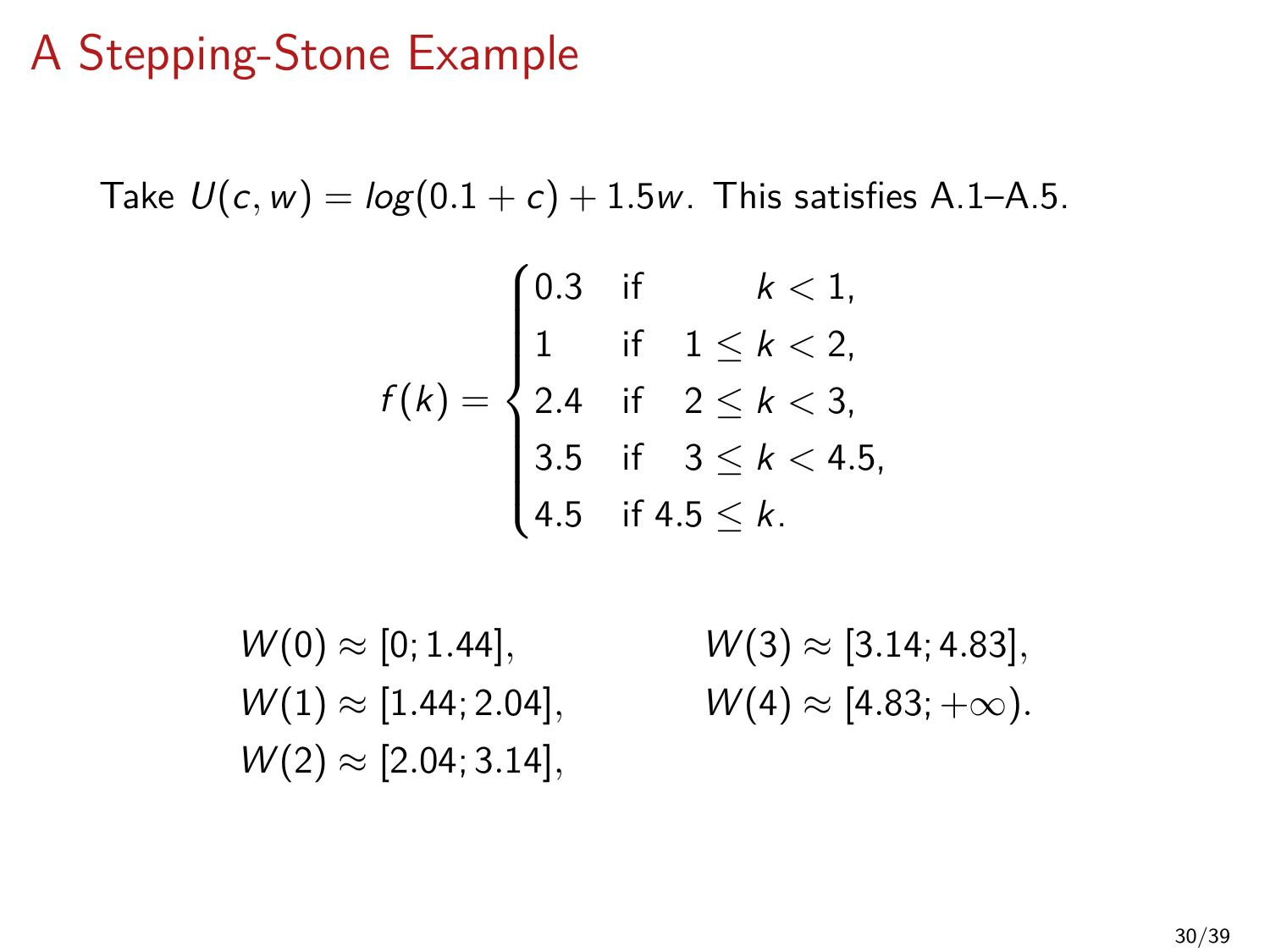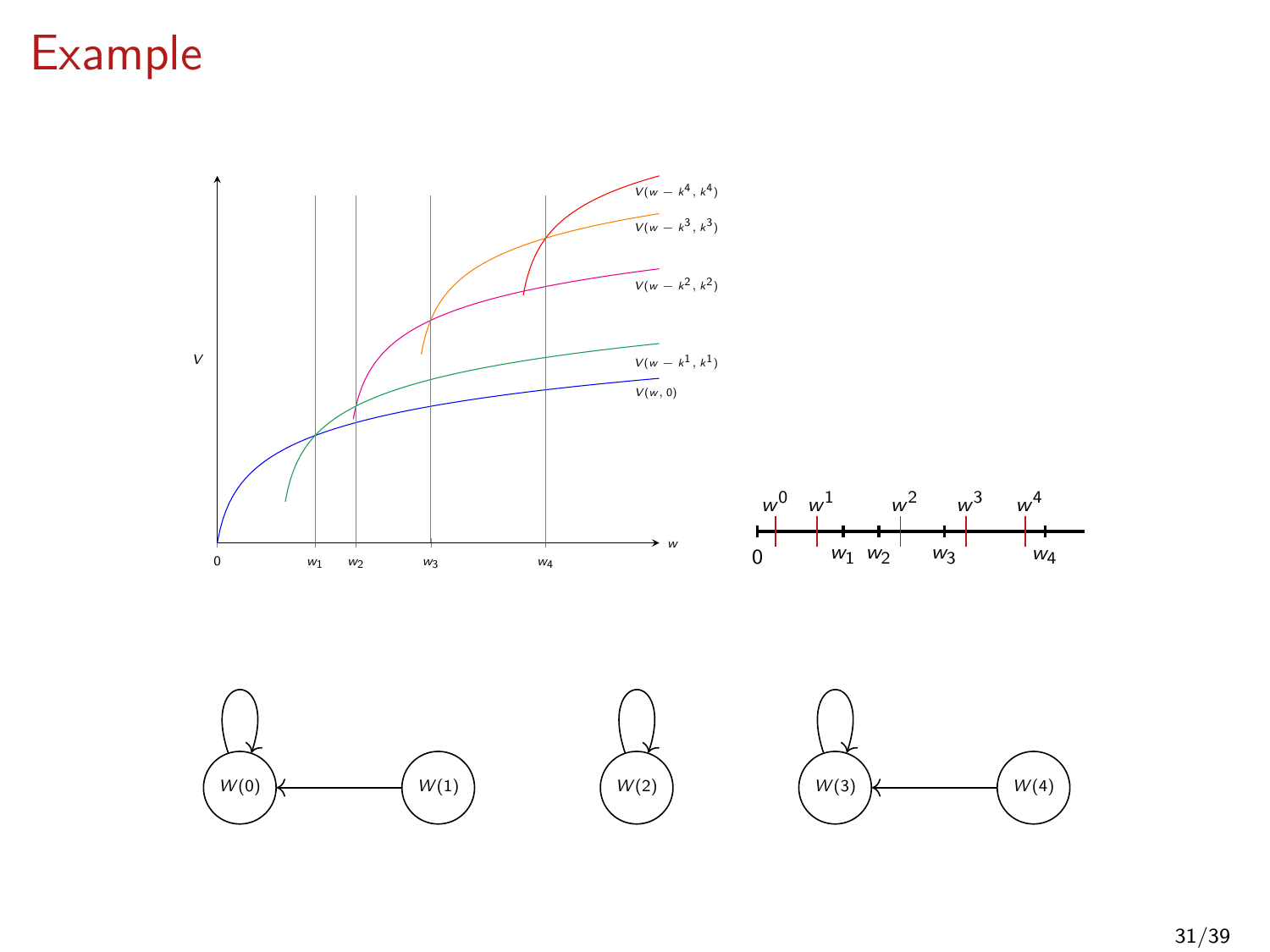Stochastic stepping-stone model

 $\tilde{w}^i = \max\{w^i + s, 0\}$ . The random variable  $s$  has a Laplace distribution, i.e. the density of s is  $h_{\lambda}(s) = \frac{\lambda}{2} exp(-\lambda |x|)$ .

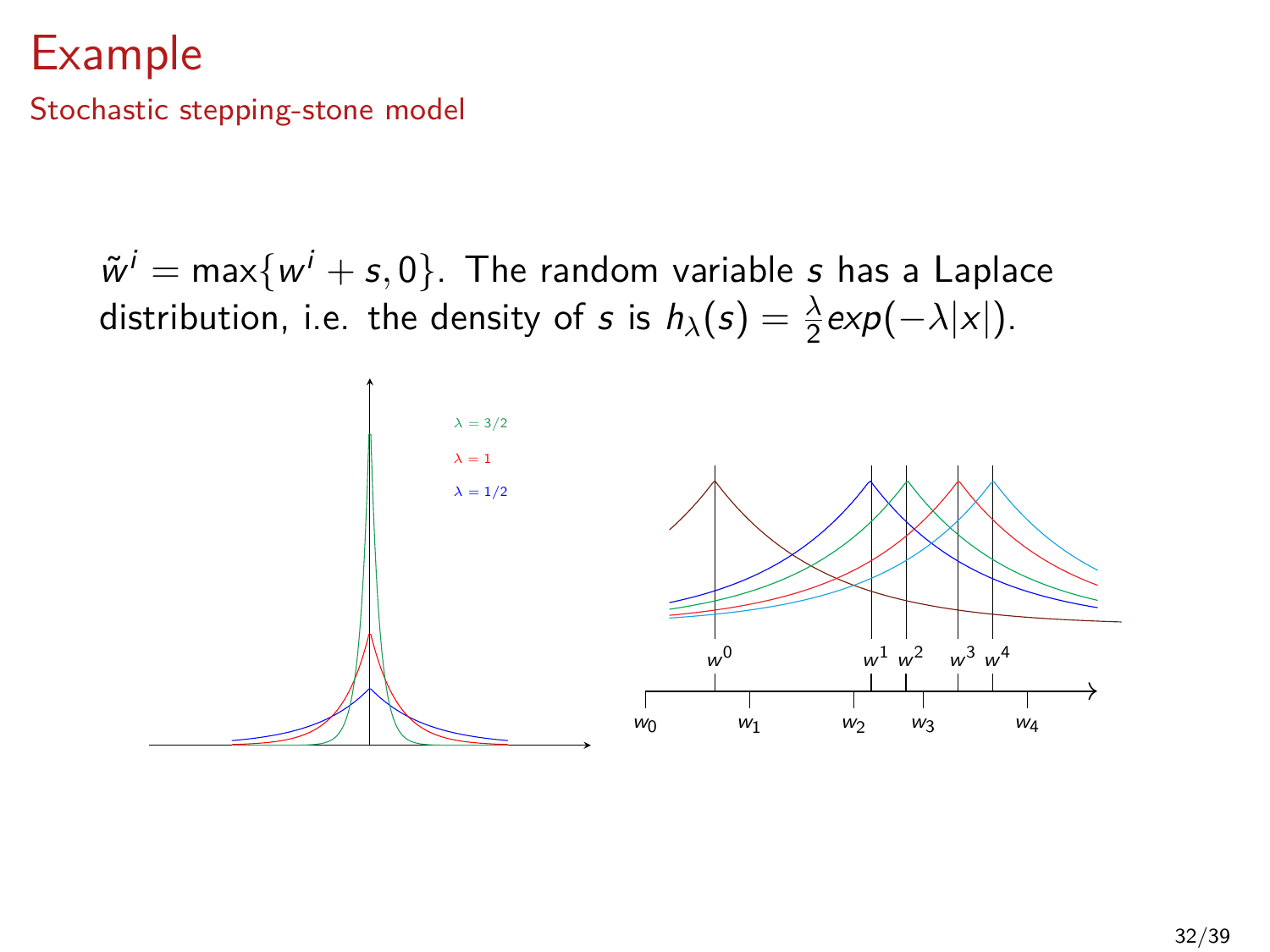#### Convergence to the limit invariant measure

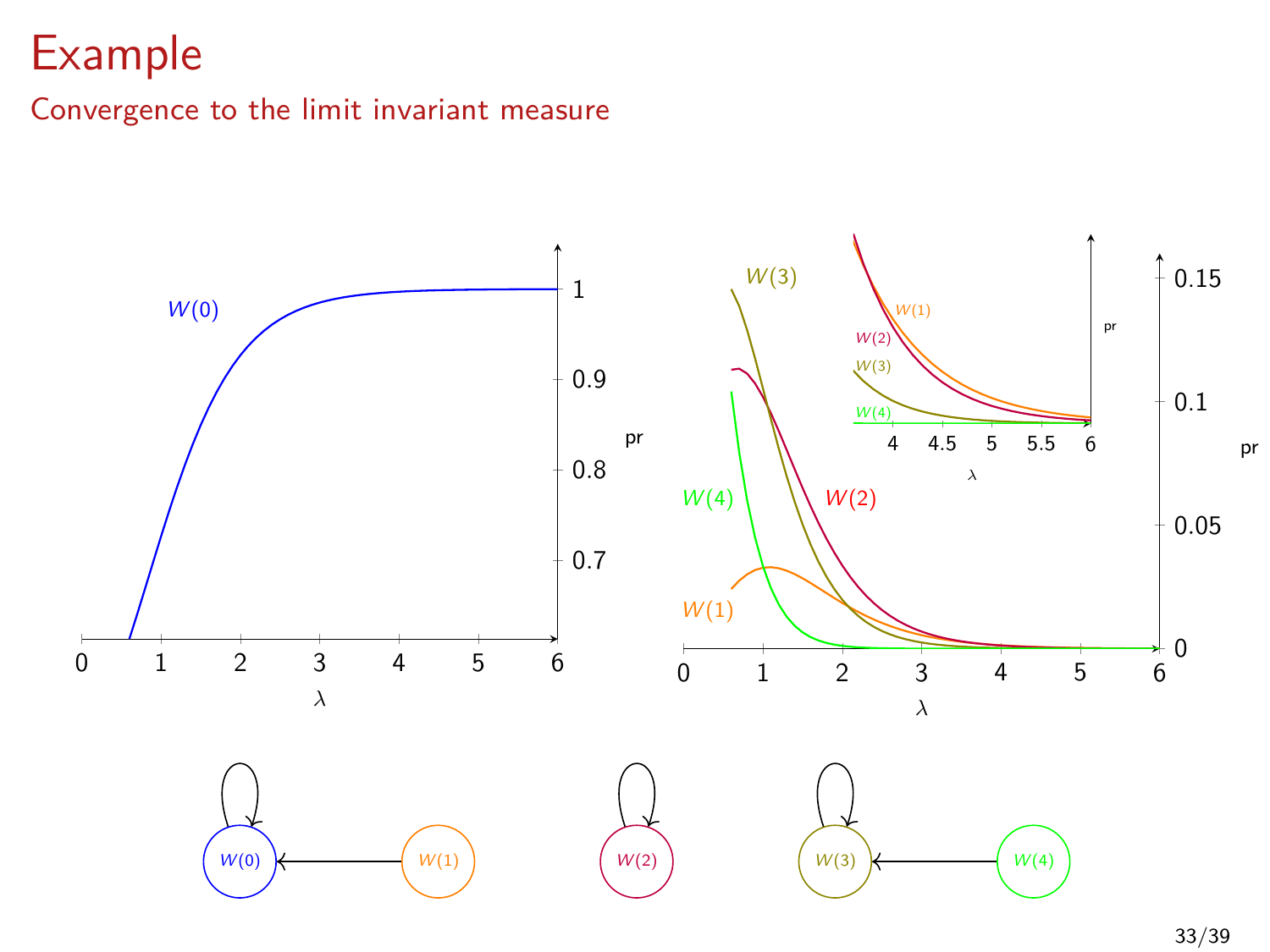Convergence to the limit invariant measure

The calculations show two facts:

- $\triangleright$   $W(0)$  is the only stochastically stable state.
- ► For all  $i > 2$ ,  $\nu_{\lambda}(W(1))/\nu_{\lambda}(W(i)) \rightarrow \infty$ , although  $W(1)$  is not a steady state of the deterministic dynamics.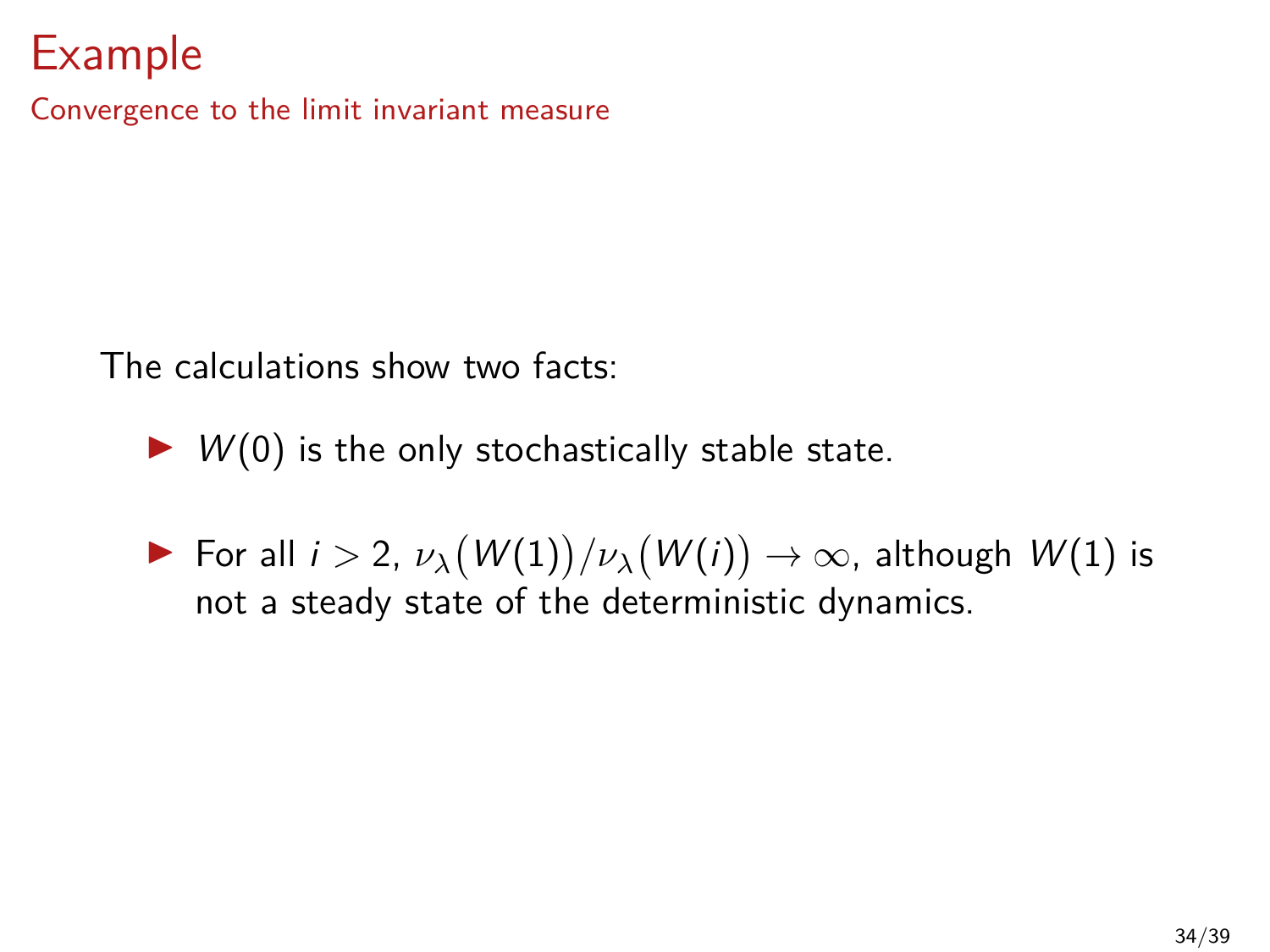# Stochastic stability of poverty traps

As  $\lambda \to \infty$ , the distribution of s converges weakly to point mass at 0. The boundaries  $w_i$  are functions of this distribution. Write  $w_i(\lambda)$ .

B.3.  $h$  is  $C^2$  at 0.

B.4. The boundaries  $w_i(\lambda)$  converge to the deterministic boundaries as  $\lambda \to \infty$ .

Theorem. Assume A.1–5 and B.1–4. If  $W(m)$  is stochastically stable, then it is an attractor in the deterministic dynamics. For "most" h there is a unique stochastically stable  $W(i)$ .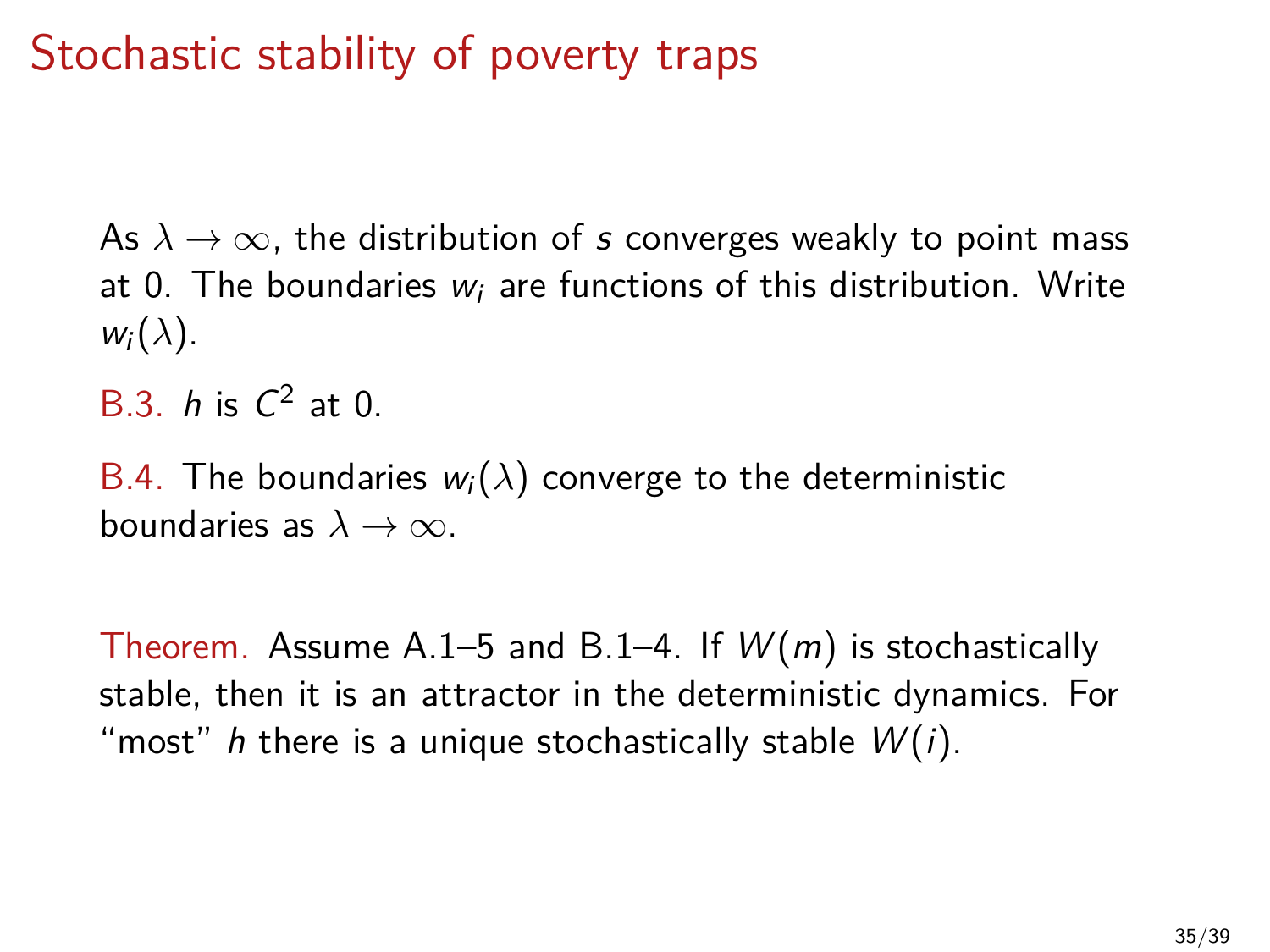# The Gatsby Curve

Stopping times:

$$
\tau_y
$$
 is the time of the first visit to  $y$ .

 $\tau_{\mathsf{x}}^+$  is the time of the first return to x.

#### Theorem:

$$
\nu^*(W(i))\cdot \Pr^{W(i)}\{\tau_{W(j)} < \tau^+_{W(i)}\} = \nu^*(W(j))\cdot \Pr^{W(j)}\{\tau_{W(i)} < \tau^+_{W(j)}\}
$$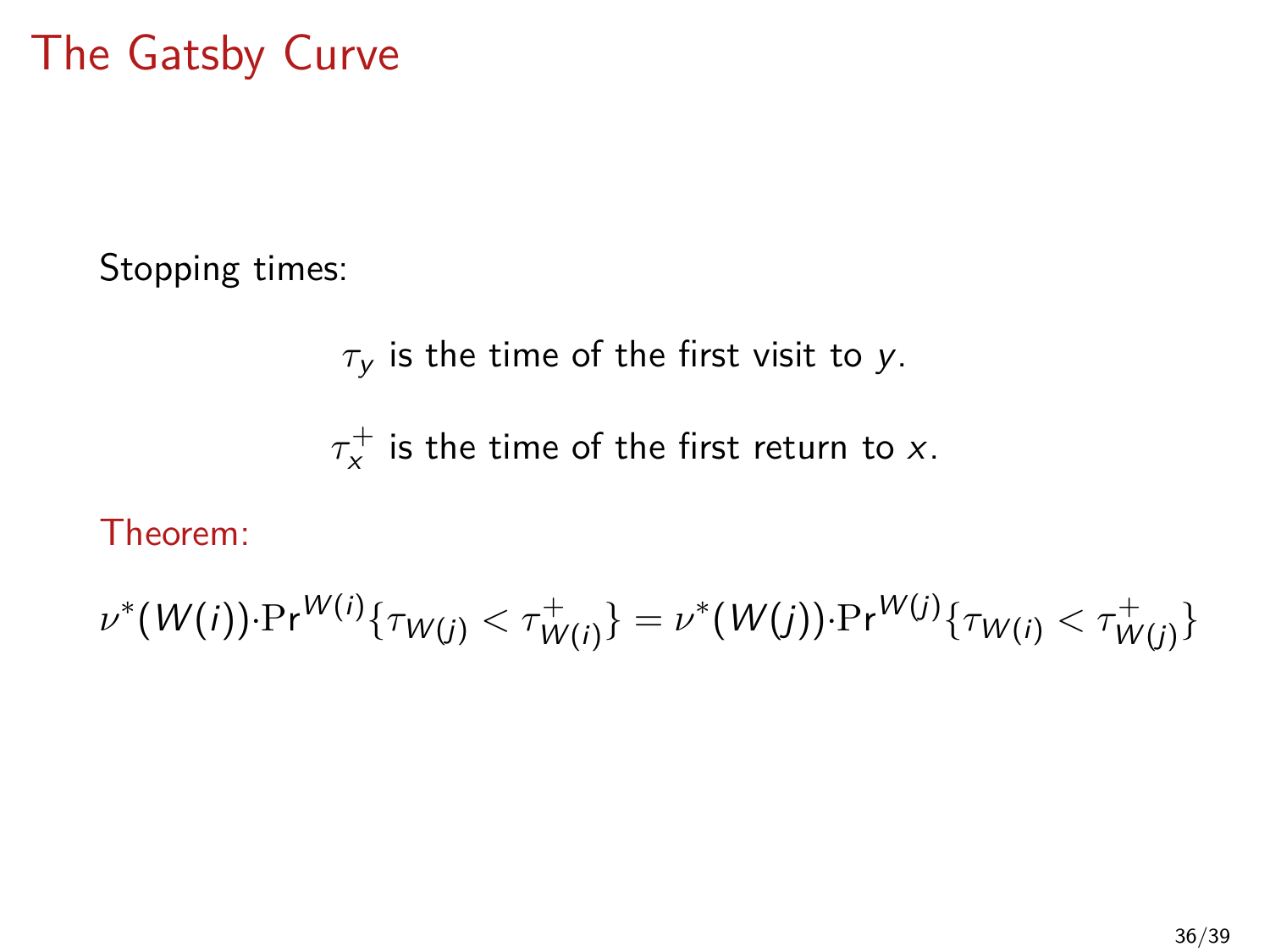# Gatsby Curve

$$
\frac{\nu^*(W(i))}{\nu^*(W(j))} = \frac{\Pr^{W(j)}\{\tau_{W(i)} < \tau^+_{W(j)}\}}{\Pr^{W(i)}\{\tau_{W(j)} < \tau^+_{W(i)}\}}
$$

Attractors are easy to enter, and hard to leave.

Suppose the income distribution is skewed so that lower-income states have higher invariant probabilities. Then it is more likely that a high-wealth dynasty will fall to a lower-wealth dynasty before returning to high wealth is greater than the probability that a low-wealth dynasty will experience high wealth before returning to low wealth. Low wealth is stickier than high wealth.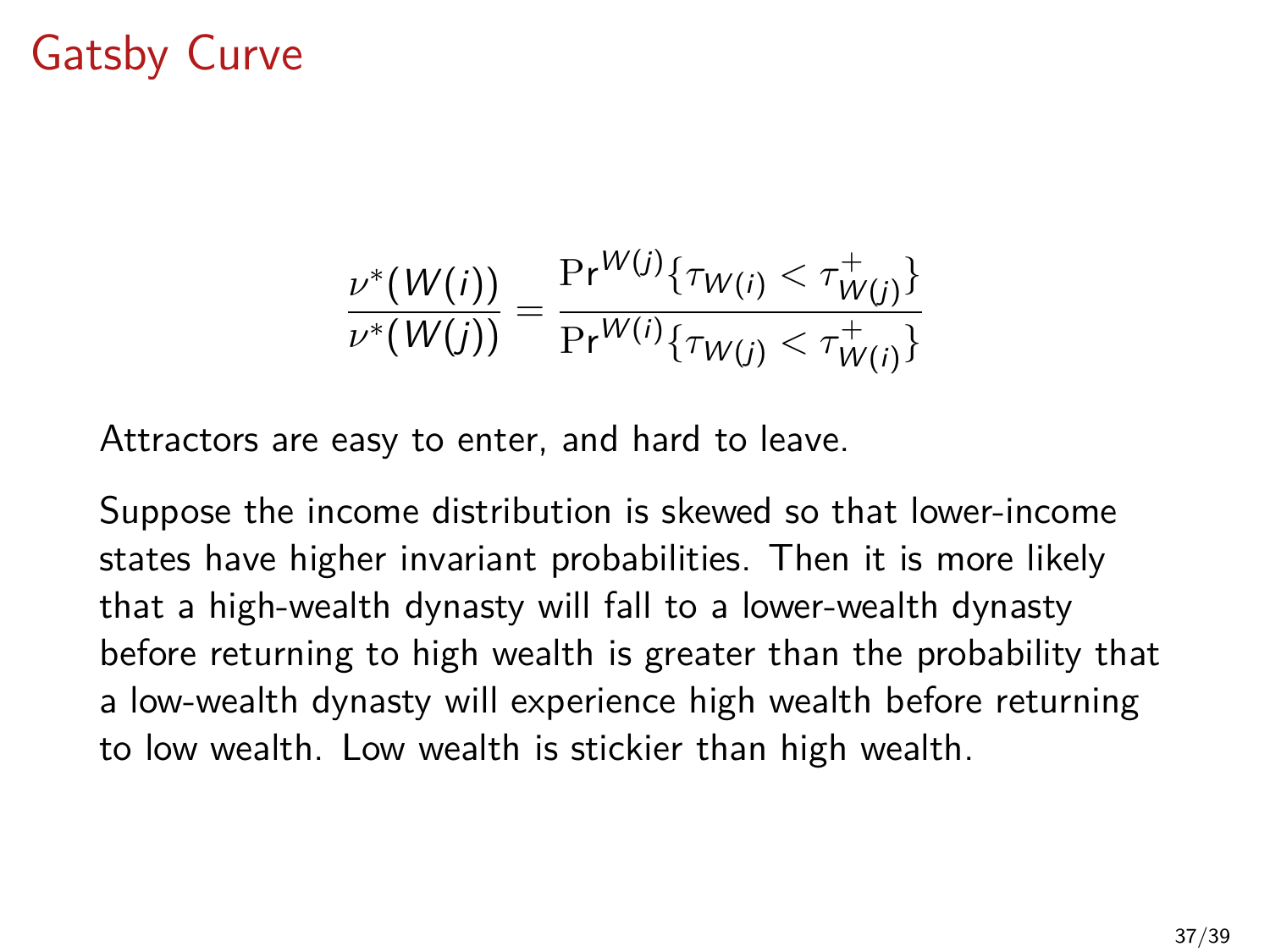# Gatsby Curve

From an initial condition, how long does it take to get near the invariant distribution?

$$
\tau_M(\epsilon) = \inf_t \sup_{\nu_0} ||\nu_0 \cdot [\rho_{ij}]^t - \nu^*||_{var} < \epsilon.
$$

- $\triangleright$  Mixing times are long when poverty traps are deep, shorter when they are not.
- $\blacktriangleright$  There are a number of relationships between mixing times and entrance times that we plan to exploit.

Poverty traps are a source of the Great Gatsby Curve.